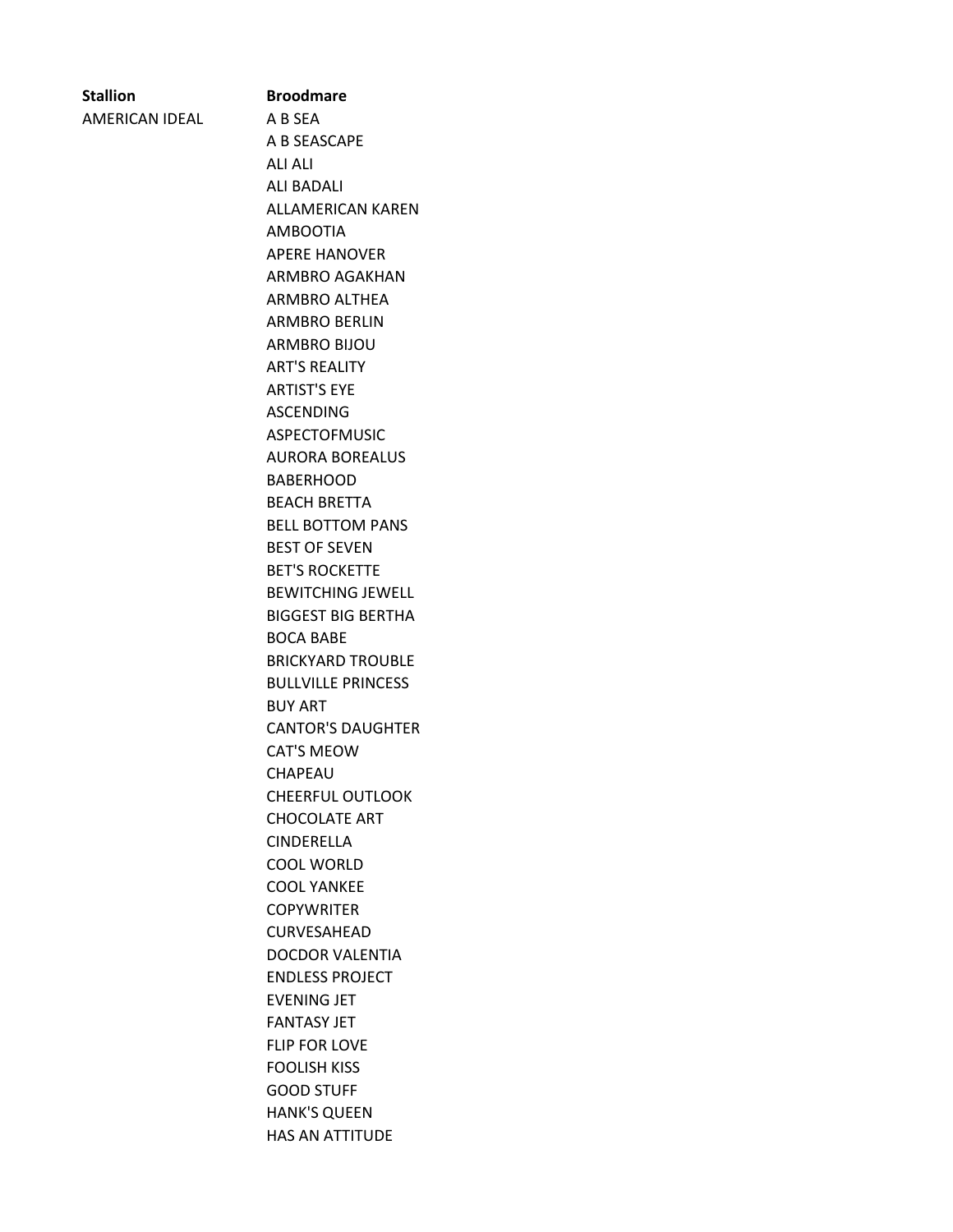## AMERICAN IDEAL HAUNTED

HECKUVAROSA HELENS GRACE HONEY BUNNY HOSEL ROCKET **HOVER** HYPNOTIZE IN FASHION IT'S THE PAPERGIRL JETT DIAMOND JK GETOUTOFMYWAY JK MAJORETTE JK PRICELESS PEARL JOVIAL CHARM JUST GREAT KISS ME KATE KISS ME NICE L'CHAIM LADY OF LUST LADYS SPECIAL GIRL LEAN ON ME LITTLE BETTY MAGIC OF MICHELLE MALINKA MARIAH BLUE CHIP MARYLAND BEAUTY MERCY MERCY MERCY MI DUSHI MICHELLE'S DESTINY MINTJULEP BLUECHIP MISS IT MILDRED MISS KELLIE MR DELI'S FILLY MS HARRINGTON MS RAIDER MY TRUE DELIGHT **NATCHITOCHES** NATIVE HANOVER NEW COOL NOBLE DESCENT ORCHID ISLAND PANIMAL FARM PERFECTLY CONTENT PINK LEMONADE PLEASEMESLEAZY PRIME XAMPLE A PRINCESS PALOMA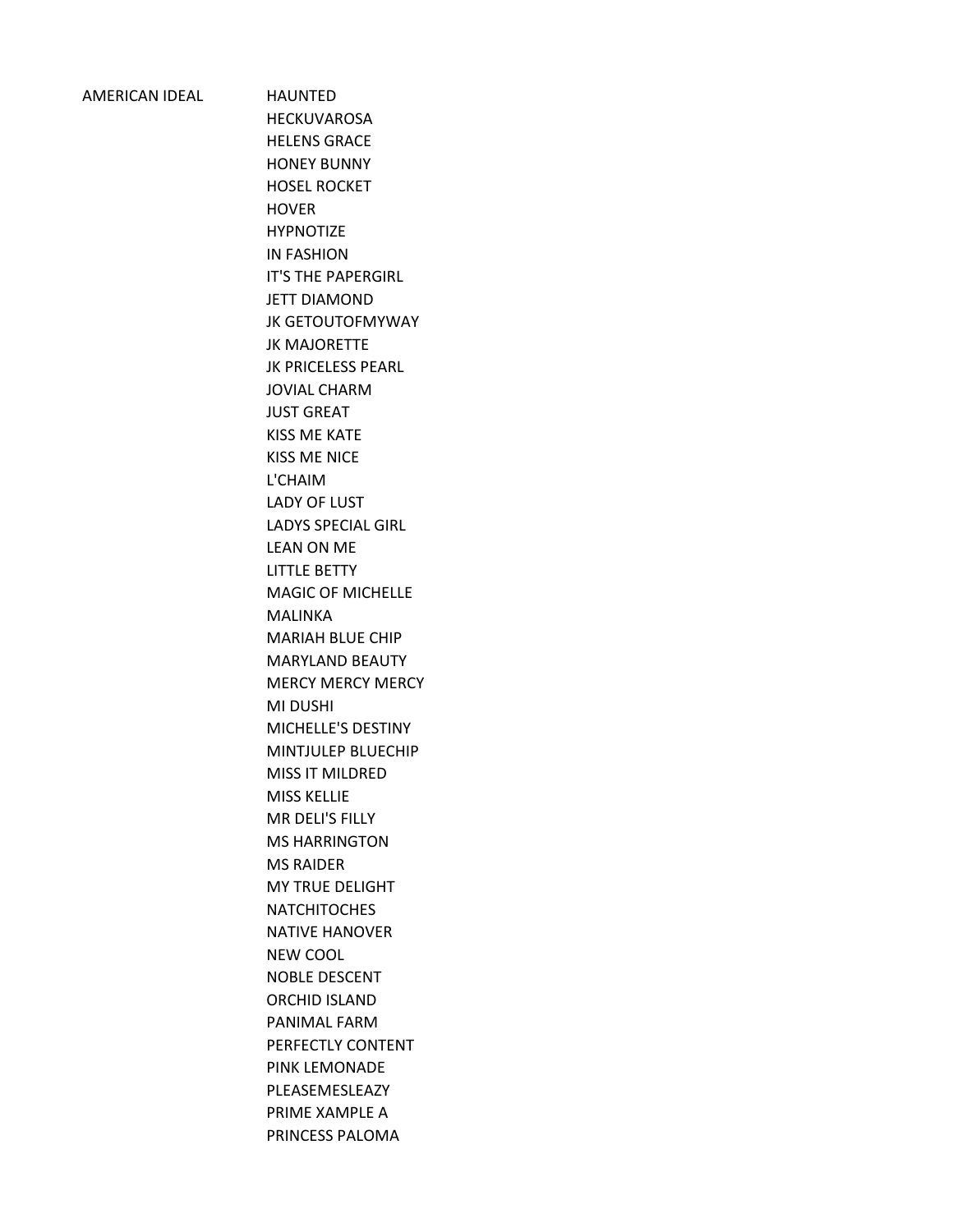Q AND A R BS ROCKET RAFANELLI REAL APPEAL REAL REFLECTION REAL REGRET RODEO SPREE RUFFLE'S KISS SANTINO'S ROSA SASSY CESSIANN SHADES OF ART SHARK TAIL SILK CANVAS SMART DIALING SONG IN A MAJOR STAR OF THE SHOW STATE OF THE ART STUCKTOYOULIKEGLUE SUBTLE CHARM SUN N SAND SUNDUEL A SUNSHINE SISTER SURE FUN TRYIN' SWEET CELEBRATION SWEET ON ART TALLY BEAR TAXI FARE HANOVER TC'S DELIGHT THE ART MUSEUM THE ISLE OF PAN THRILLIONAIRE TOO COOL FOR U TOWN FEATHER VEGEMITE VILLA HANOVER VILLAGE BAROQUE WALK SOFTLY WE BE SWEET YANKEE INDY YANKEE LACEY ART MAJOR ALLAMERICAN HAPPY ALLAMERICAN QUIVER ALLAMERICAN TOFFEE ANDEROSA HANOVER ARMBRO BOMBAY ARMBRO SAVANNAH ASK ALICE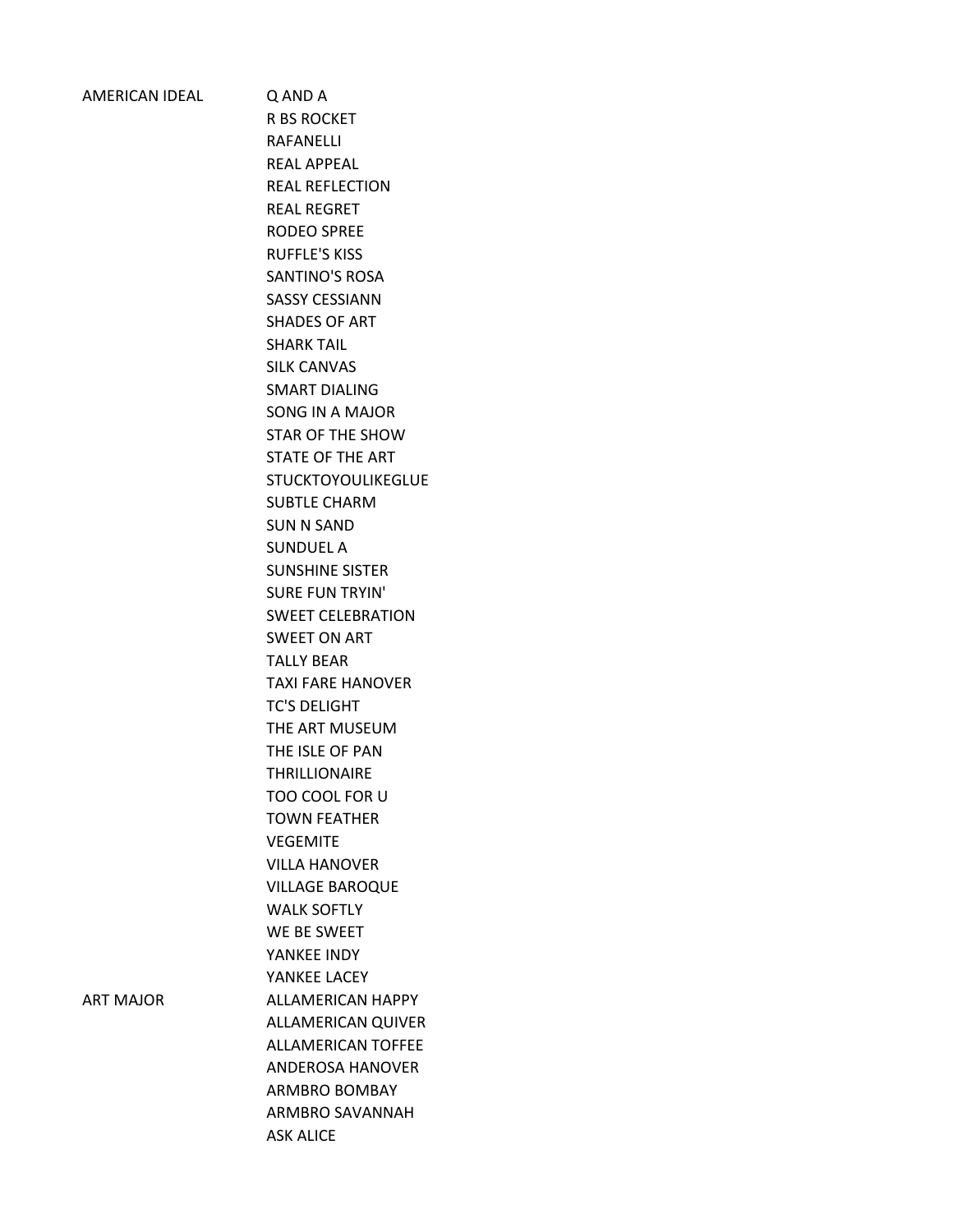ART MAJOR B WIRED

BABE WATCHING BAIA HANOVER BAND OF EMERALDS BARKS LIKE A DOG BEACHY LADY BELLE REVE BENGAL BJ'S CANOUAN BLOOD DIAMOND BRONZER BABE BUNNY'S LEGACY CAMBOREE CANNAE CINDY CAPRI HANOVER CARTA FINAL CASINO MISS CHEER MY DEAR CHERYL'S WESTERN CITY DELIGHT CO ED DESIRE COLOR ME BEACHY CREDIT RATING DANCE TO ROCK DASHAWAY HANOVER DOCOMO DRAGON'S DIVA ELUSIVE PREY EZ ROCK FIND A HAPPY PLACE FOOL THAT I AM GARGANTUA HANOVER GIANNA HANOVER GONE DANCING GRAVITY HANNAH BANANA ICHIBAN BLUE CHIP IFUWANTITCUMNGETIT IMPERTINENT INDULGE ME JANNS BID JATED LOVE JKMUSICOFTHENITE JUS' CHILLN OUT LATTE LADY LAUGHING ONCE MORE LIL PRESTO HANOVER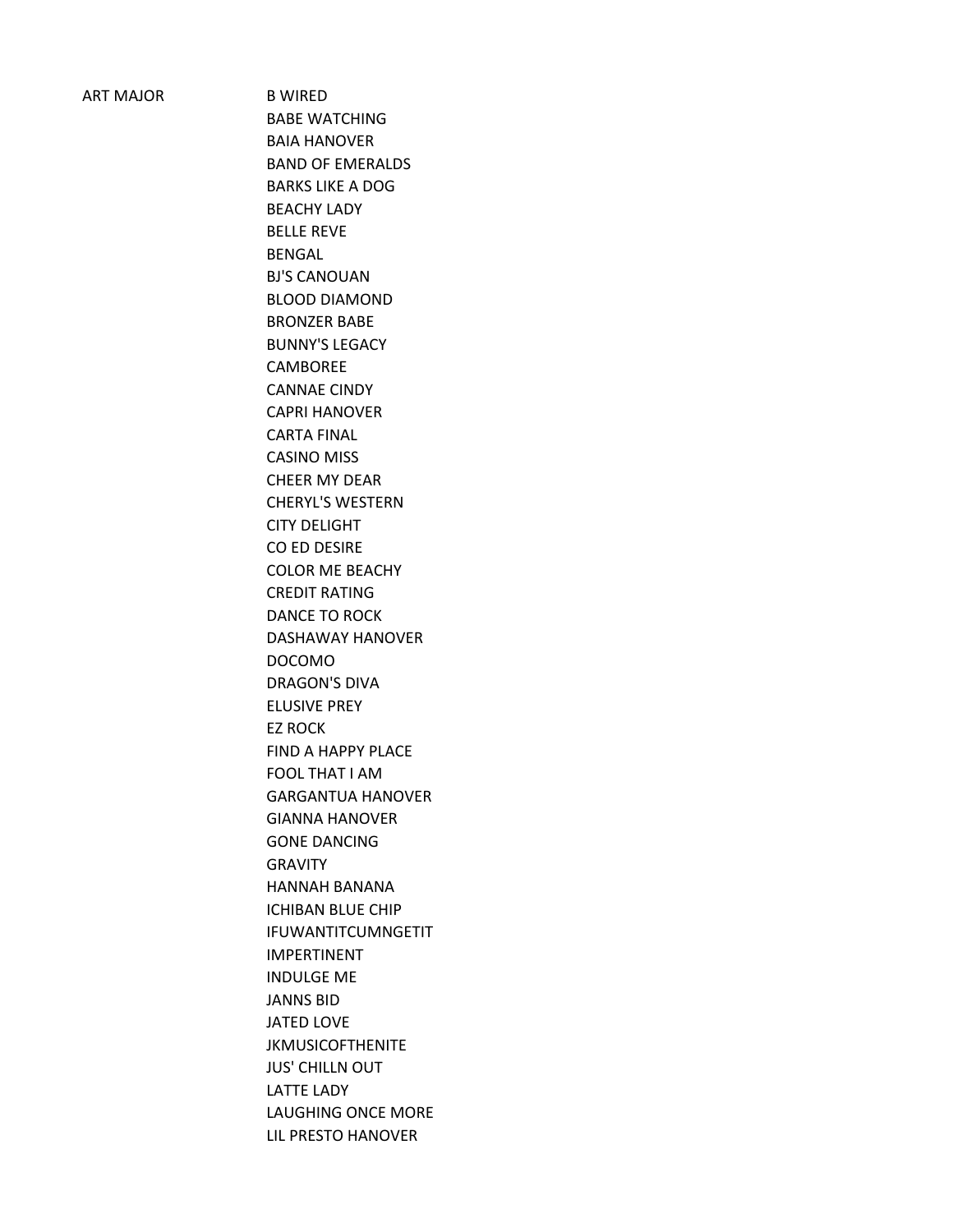ART MAJOR LISLEA PHIA LISLEA SOPHIA LUSH LIMBAUGH MADISON ROSE MISBET MISS REAL MAYO MOMMY ROBIN Q MONIQUE'S LEGACY MUSIC ROW MYSTICAL GYPSY NF SALSA NUKE'S DINER OBSERVE ME OLIVETTE HANOVER **OVERTURE** PARLAY HANOVER PASTA LAVISTA PEDIGREE SNOB PERCEE ANGUS PETES SEAFOOD GIRL PRECIOUS RELATION PRESIDENTIAL LADY PW SPARE RARIFIED AIR RIGHTEOUS RENEE RIVERBOAT QUEEN ROCKIN BEAUTY ROCKJAWS ROCKNROLL CAMEO ROLE REVERSAL ROSES FOR MOLLY RUTHLESS JEN SALTY DOG BLUECHIP SAMMY'S MAGIC GIRL SHAKE THAT JUNK SHE JUST ROCKS SISTER J SNIPPET HANOVER SPEED DATE SPIRIT OF THE WEST STAROFTHESEA DEVIE STERLING SILVER STUNNING BEAUTY SUGARCOATED TACTICAL REIN N THAT'S THE PLAN **TRICKY**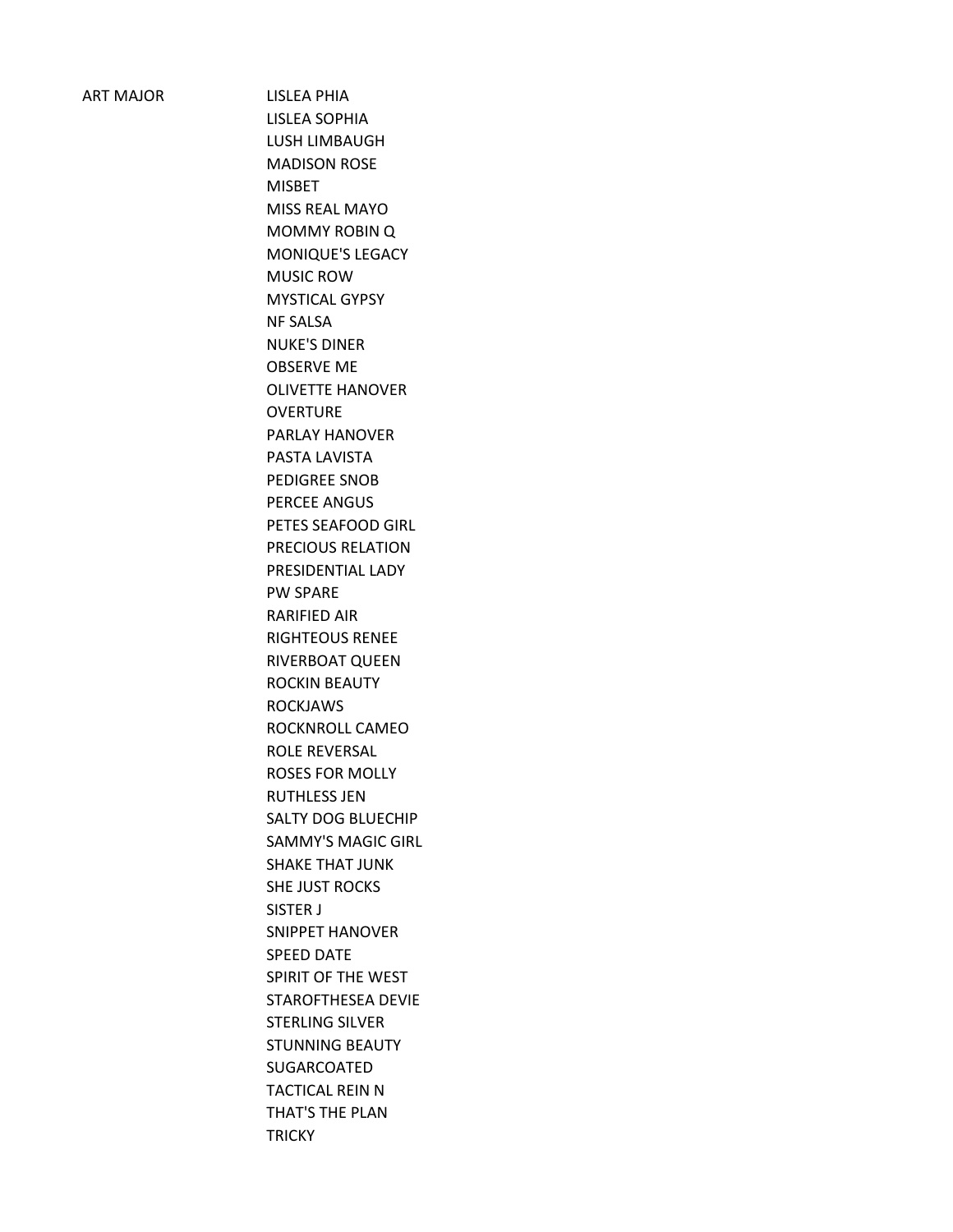| <b>ART MAJOR</b> | U ALL BB                  |
|------------------|---------------------------|
|                  | <b>UNEEK DELIGHT</b>      |
|                  | <b>VILLAGE MADONNA</b>    |
|                  | <b>VINDECOR</b>           |
|                  | <b>WESTERN CHARMER</b>    |
|                  | <b>WINBAK DELIGHT</b>     |
|                  | <b>WISHFORA FULLHOUSE</b> |
|                  | <b>WORLD OF HER OWN</b>   |
|                  | YANKEE LUCK               |
|                  | <b>YES MAAM</b>           |
|                  | <b>YIELDTOTHEPRINCESS</b> |
|                  | <b>YOLO</b>               |
|                  | <b>ZOUNDS</b>             |
| <b>ARTISCAPE</b> | <b>ALL ITALIAN</b>        |
|                  | <b>ARMBRO AERO</b>        |
|                  | <b>ARMBRO ROSEBUD</b>     |
|                  | <b>BALASUN</b>            |
|                  | <b>BIDFORAKISS</b>        |
|                  | <b>BUY IN HANOVER</b>     |
|                  | <b>CALISTA</b>            |
|                  | <b>CENTURY</b>            |
|                  | DO YOU KNOW ME            |
|                  | <b>EFTIMIA</b>            |
|                  | FIT N FANCY               |
|                  | <b>FREE FI GIRL</b>       |
|                  | <b>FRESH OUTLOOK</b>      |
|                  | <b>HOWBOUTAMIRACLE</b>    |
|                  | <b>JAMMIN DOWNTHELANE</b> |
|                  | <b>KITSCH HANOVER</b>     |
|                  | LATE BLOOMER              |
|                  | <b>LATE CLOSER</b>        |
|                  | LOOKNFORAGIRLLIKEU        |
|                  | <b>LUCK RUNNS OVER</b>    |
|                  | <b>MAMBO HALL</b>         |
|                  | MICHELLE'S GEM            |
|                  | <b>MISTY MONDAY</b>       |
|                  | <b>MS PERFECT CIRCLE</b>  |
|                  | <b>NOJOKE ISLAND</b>      |
|                  | <b>NUVETTE</b>            |
|                  | <b>OPEN BOOK</b>          |
|                  | PLENTY OF KISSES          |
|                  | PRECIOUS PAYTON           |
|                  | PRINCESS AUSTRAL          |
|                  | PRINCESS DARE             |
|                  | PRINCESS DIRLANA          |
|                  | PRINCESS FRANCINE         |
|                  | PRINCESS JARMILLA         |
|                  |                           |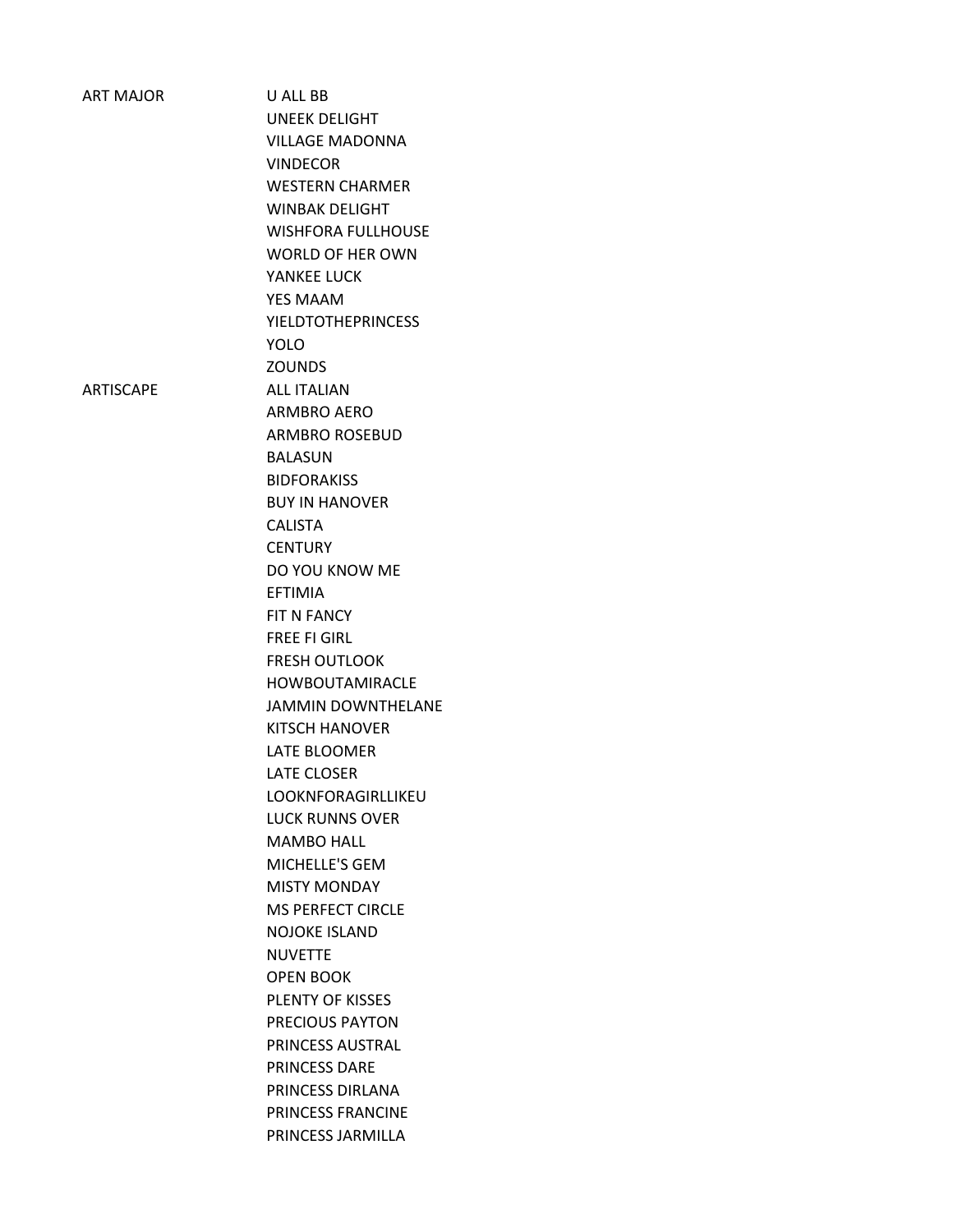| <b>ARTISCAPE</b>      | <b>PRINCESS SPRUCE</b>    |
|-----------------------|---------------------------|
|                       | PRINCESS VERONA           |
|                       | PRINCESS VIBRAY           |
|                       | ROYAL DISTRACTION         |
|                       | <b>SCOOTIN BELLE</b>      |
|                       | SLIM N FIT N              |
|                       | <b>STATE OF SAIL</b>      |
|                       | <b>TALLY BERA</b>         |
|                       | <b>TWIN B CANDY</b>       |
|                       | <b>VICKI LIZ</b>          |
|                       | <b>WAITIN' FOR A STAR</b> |
|                       | <b>WESTERN SCARLET</b>    |
|                       | <b>WILD MEMORY</b>        |
|                       | <b>WINBAK HONEY</b>       |
|                       | <b>WINDSUN CAPRICE</b>    |
| <b>ARTIST STENA</b>   | ANGELINA                  |
|                       | <b>ANGIE SEMALU</b>       |
|                       | <b>BUM A RETTE</b>        |
|                       | <b>FOUR STARZZZ BLAKE</b> |
|                       | <b>JAMIE BLUE CHIP</b>    |
|                       | <b>JESSICA'S ATTITUDE</b> |
|                       | <b>MINDY'S SISTER</b>     |
|                       | <b>PVN</b>                |
|                       | PROVETHEMWRONG            |
|                       | <b>SYRAH HANOVER</b>      |
|                       | THE PSYCHIC SAYS          |
|                       | <b>WALK IN THE SUN</b>    |
| <b>BADLANDS NITRO</b> | ANGAAL                    |
|                       | <b>BELLYS UP</b>          |
|                       | <b>CRYSTAL PALACE</b>     |
|                       | <b>DATFFORTHFBALL</b>     |
|                       | <b>DRAGON BEYOND</b>      |
|                       | <b>FEELINGLIKEASTAR</b>   |
|                       | <b>GEE I'M LUCKY</b>      |
|                       | IN DEO WE TRUST           |
|                       | <b>LADY KIMBERLY LYNN</b> |
|                       | LIDO BEACH                |
|                       | <b>MISS TWO PACK</b>      |
|                       | <b>MODELAAG</b>           |
|                       | <b>MOM'S BELLA</b>        |
|                       | <b>NINE OF HEARTS</b>     |
|                       | <b>NINES WILD</b>         |
|                       | NUKESBROWNEYEDGIRL        |
|                       | <b>ODDS ON THE HAT</b>    |
|                       | <b>RARE FILLY</b>         |
|                       | <b>SLOW DOWN RITA</b>     |
|                       | <b>WIGGLE HANOVER</b>     |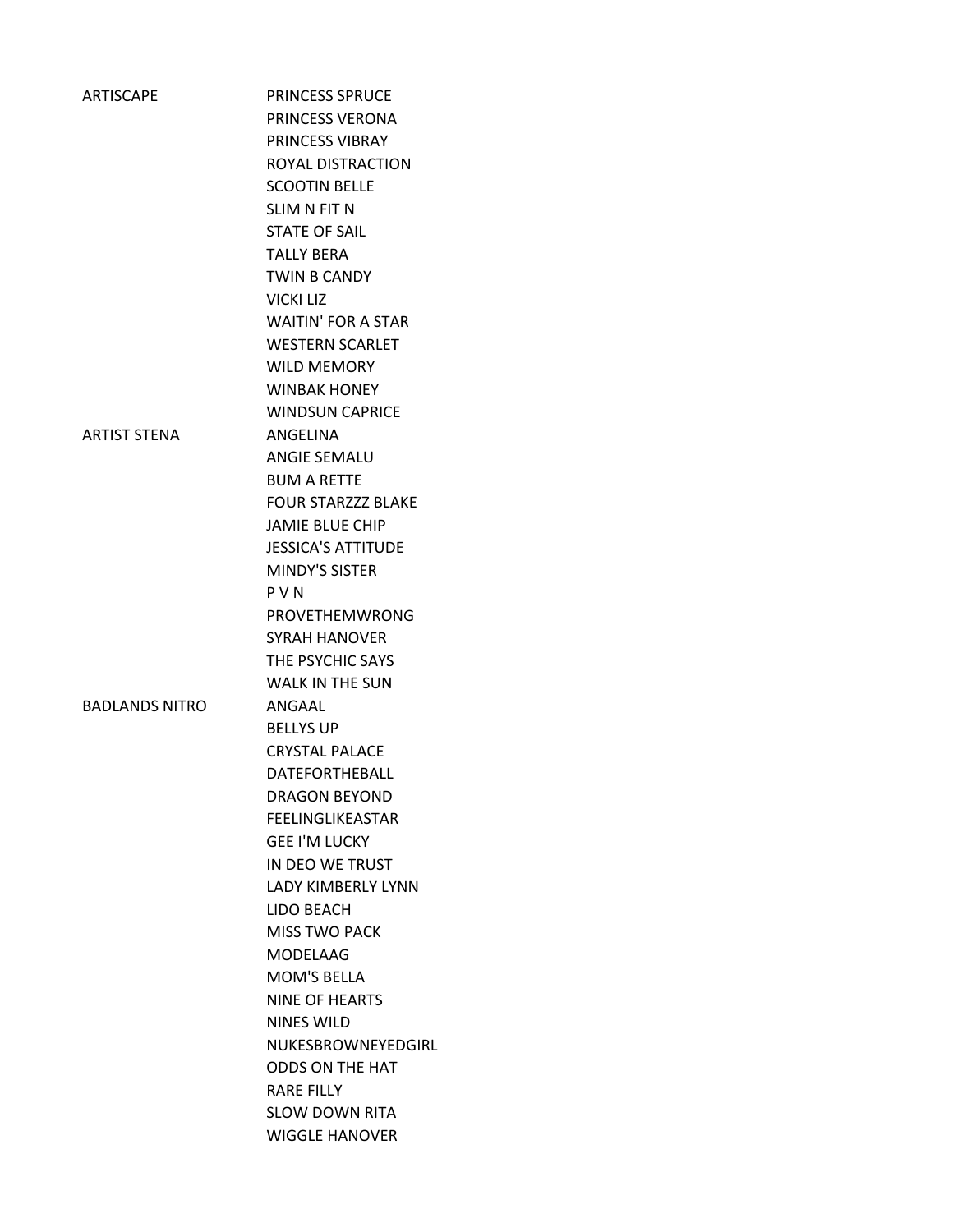| <b>BERTOS DREAM</b> | COALFTTF TWO             |
|---------------------|--------------------------|
|                     | <b>NICKY MANTLE</b>      |
|                     | <b>SEAWAY SAMI SUE</b>   |
|                     | YANKEE T L C             |
| BROAD BAHN          | <b>ABOUT HALF QUICK</b>  |
|                     | <b>ALMOND CHIP</b>       |
|                     | <b>ARMBRO SPARKLE</b>    |
|                     | <b>ARMBRO VIVIAN</b>     |
|                     | <b>BANKERS AUDIT</b>     |
|                     | <b>BEACH MAGIC</b>       |
|                     | <b>BLUESKY VOLO</b>      |
|                     | <b>BOUZETTE HANOVER</b>  |
|                     | <b>CATHYWITHAC</b>       |
|                     | <b>CLASSIC TOY</b>       |
|                     | <b>CLASSICAL SPEED</b>   |
|                     | <b>CROWN JULIA</b>       |
|                     | <b>DIOR KOSMOS</b>       |
|                     | <b>FLFGANT WAY</b>       |
|                     | <b>FORM FITTING</b>      |
|                     | <b>FRANCY CROWN</b>      |
|                     | <b>FUCHSIA SEELSTER</b>  |
|                     | <b>GRACIOUS SPEED</b>    |
|                     | <b>HAWAIIAN DELIGHT</b>  |
|                     | <b>HEADACHES</b>         |
|                     | KIM'S BIG CROWN          |
|                     | LHASA LHASA LHASA        |
|                     | <b>LIZZIE MARVEL</b>     |
|                     | <b>LUSCIOUS LINDY</b>    |
|                     | MAGGIE'S LEGACY          |
|                     | <b>MALIBU MAGIC</b>      |
|                     | <b>MICROWAVE MUSCLES</b> |
|                     | <b>MISS COURTNEY</b>     |
|                     | <b>MON AMOUR HALL</b>    |
|                     | <b>MUSICAL VICTORY</b>   |
|                     | <b>NO COMPLICATIONS</b>  |
|                     | PILGRIMS DREAMER         |
|                     | <b>PORTIA</b>            |
|                     | POSTSEASON               |
|                     | PROMISING DEAL           |
|                     | <b>RESORTFUL</b>         |
|                     | <b>RIVER RUNS WILD</b>   |
|                     | <b>SHEEZACREDIT</b>      |
|                     | <b>STAR QUALITY</b>      |
|                     | STRIKING PAT             |
|                     | <b>TEOLA</b>             |
|                     | <b>TROTTING LAVEC</b>    |
|                     | <b>VICTORS VICKY</b>     |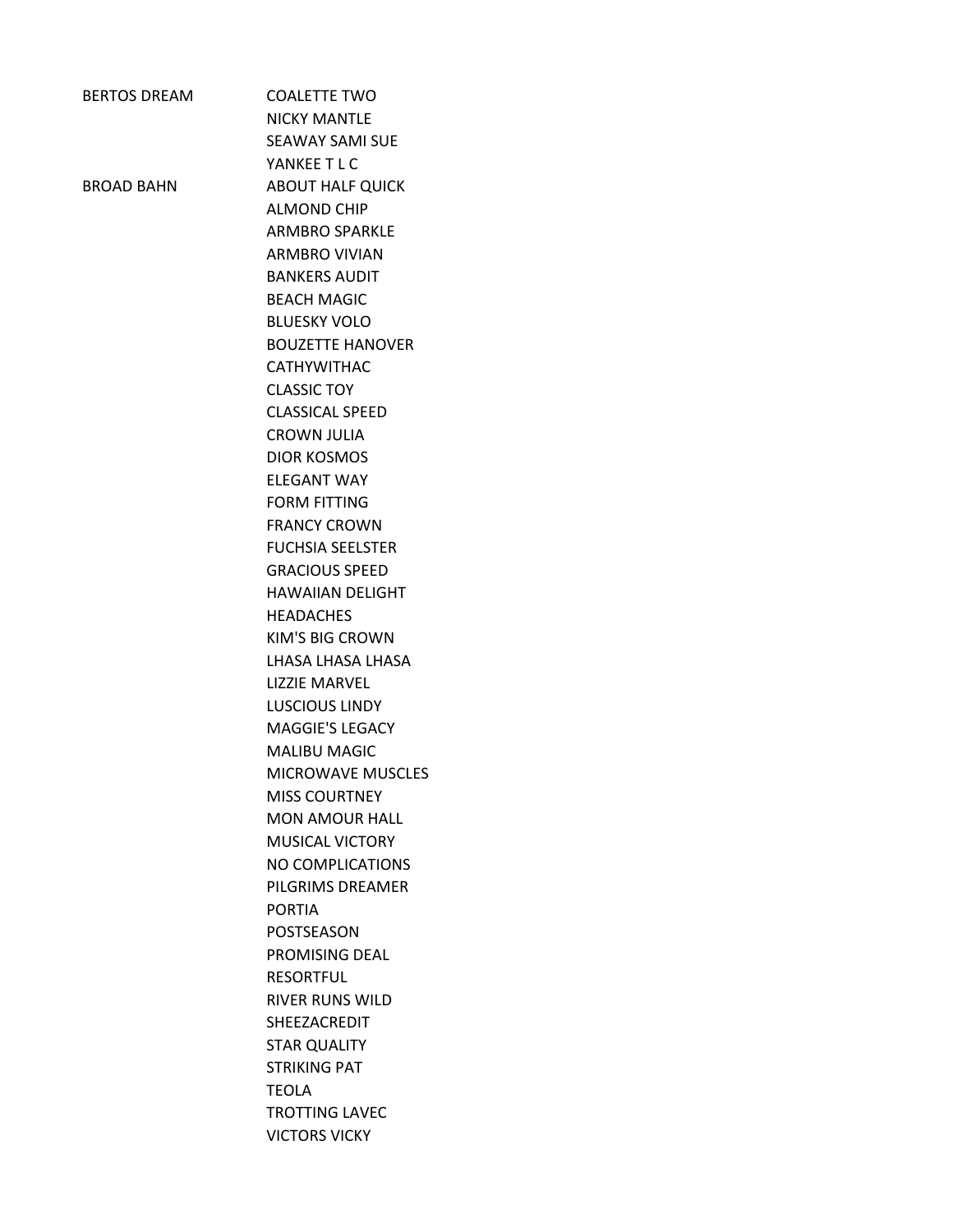| <b>BUDD FOR LIFE</b>      | <b>FLICKA KIR</b>         |
|---------------------------|---------------------------|
|                           | <b>GE'S LORI</b>          |
|                           | <b>LEKI HANOVER</b>       |
|                           | <b>MATT'S SISTER</b>      |
|                           | MY BFTTY J                |
|                           | <b>POWNAL</b>             |
|                           | PSYCHIC HANOVER           |
|                           | <b>VISA KIR</b>           |
| <b>BULLVILLE POWERFUL</b> | <b>BLUF CREEK ANGIF</b>   |
|                           | <b>BOUVIER BULLVILLE</b>  |
|                           | <b>BULLVILLE NANCY</b>    |
|                           | <b>BULLVILLE NITRO</b>    |
|                           | <b>THAT GIRL</b>          |
|                           | <b>WHISTLING TRIXIE</b>   |
| <b>BULLVILLEINTHERAIN</b> | <b>BULLVILLF GABBIF</b>   |
|                           | <b>BULLVILLE GABETTIE</b> |
|                           | <b>PLAYER'S DELIGHT</b>   |
| <b>CASH HALL</b>          | ALABAMA HOTEL             |
|                           | <b>ANN'S PROMISE</b>      |
|                           | <b>ANTE KASH</b>          |
|                           | <b>ANYTHING BUT LOVE</b>  |
|                           | <b>AZURE VOLO</b>         |
|                           | <b>BABY BELLA</b>         |
|                           | <b>CLASSY BROAD</b>       |
|                           | <b>DESIGNED TO DAZZLE</b> |
|                           | <b>FANCY WINNER</b>       |
|                           | <b>FLIRTANDKISSES</b>     |
|                           | <b>GENEROUS</b>           |
|                           | <b>HOT CHILI GIRL</b>     |
|                           | <b>KEEP IN DUTCH</b>      |
|                           | <b>LD'S PRINCESS</b>      |
|                           | <b>MA BELLE DANIELLE</b>  |
|                           | <b>NO MORE CREDIT</b>     |
|                           | QUILLO                    |
|                           | <b>REAL DOUGH</b>         |
|                           | SABRINA SEELSTER          |
|                           | SENORITA VICTORIA         |
|                           | <b>SIMPLY ROYAL</b>       |
|                           | SISTER SHUZY              |
|                           | SPIRIT OF TIOGA           |
|                           | <b>TAKE THE LID OFF</b>   |
|                           | <b>TORI HALL</b>          |
|                           | <b>WORTH KEEPING</b>      |
|                           | YANKEE FRESNO             |
| <b>CODYSCOLTFORTYFIVE</b> | <b>LENA'S LIGHT</b>       |
| <b>CONWAY COURT</b>       | <b>CAVIAR N CAPER K</b>   |
|                           | <b>EARLY VACATION</b>     |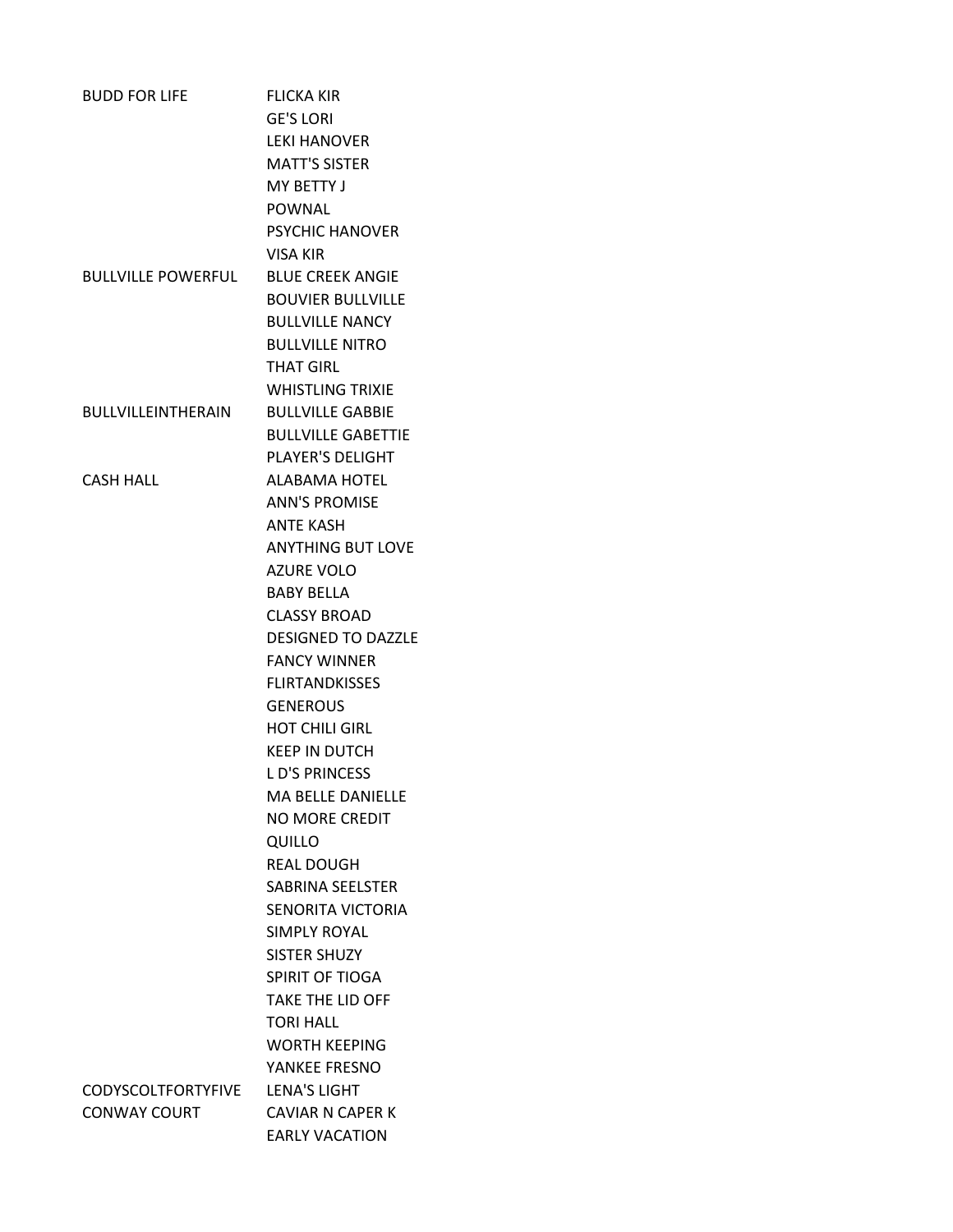| <b>CONWAY COURT</b> | <b>GETAWAY CHEYENNE</b>   |
|---------------------|---------------------------|
|                     | LIL MISS HAILEE           |
|                     | <b>MS PRO</b>             |
|                     | <b>QUESTIONABLE LADY</b>  |
|                     | <b>STEUBEN MISS PINE</b>  |
| CONWAY HALL         | <b>ALPINE GOAL</b>        |
|                     | <b>ALZATA HANOVER</b>     |
|                     | <b>AMAZING GRACE</b>      |
|                     | <b>APPOMATTOX LADY</b>    |
|                     | <b>ARABELLA HALL</b>      |
|                     | ARMBRO RAINBOW            |
|                     | <b>ASHLEY'S CAROUSEL</b>  |
|                     | <b>ATHENA</b>             |
|                     | <b>BABY AMERICAN</b>      |
|                     | <b>BERRY NICE MUSCLES</b> |
|                     | <b>BRAVISSIMA</b>         |
|                     | <b>BROOKLYN AS</b>        |
|                     | <b>CANTINA HALL</b>       |
|                     | <b>CAROLYN AS</b>         |
|                     | <b>CHARMER HALL</b>       |
|                     | <b>CLASSIC YANKEE</b>     |
|                     | <b>CLASSICAL GINNY</b>    |
|                     | <b>COLLEGE CREDIT</b>     |
|                     | <b>COLORS OF THE WIND</b> |
|                     | <b>CUSTOMARY</b>          |
|                     | <b>DANNY P</b>            |
|                     | <b>DEAR ABS</b>           |
|                     | <b>DESIRABLE</b>          |
|                     | <b>DIXIE HIT</b>          |
|                     | <b>DONELLA AS</b>         |
|                     | <b>DREAMS ARE FREE</b>    |
|                     | <b>FCHONOMICAL</b>        |
|                     | EL PASO GAL               |
|                     | ELECTRA BLUE CHIP         |
|                     | <b>FVFR A LADY</b>        |
|                     | <b>FANCY WINE</b>         |
|                     | <b>FANTASY YANKEE</b>     |
|                     | <b>FLIRTINWITHCOWBOYS</b> |
|                     | <b>FLUTTERING WINGS</b>   |
|                     | <b>FRESCOD</b>            |
|                     | <b>FUEGO</b>              |
|                     | <b>GARBO HANOVER</b>      |
|                     | <b>GO GO DANCER</b>       |
|                     | <b>HEADINTHECLOUDS</b>    |
|                     | <b>HEARTBEAT HANOVER</b>  |
|                     | HERNAMEISSYLVIA           |
|                     | <b>HOWARD'S SISTER</b>    |
|                     |                           |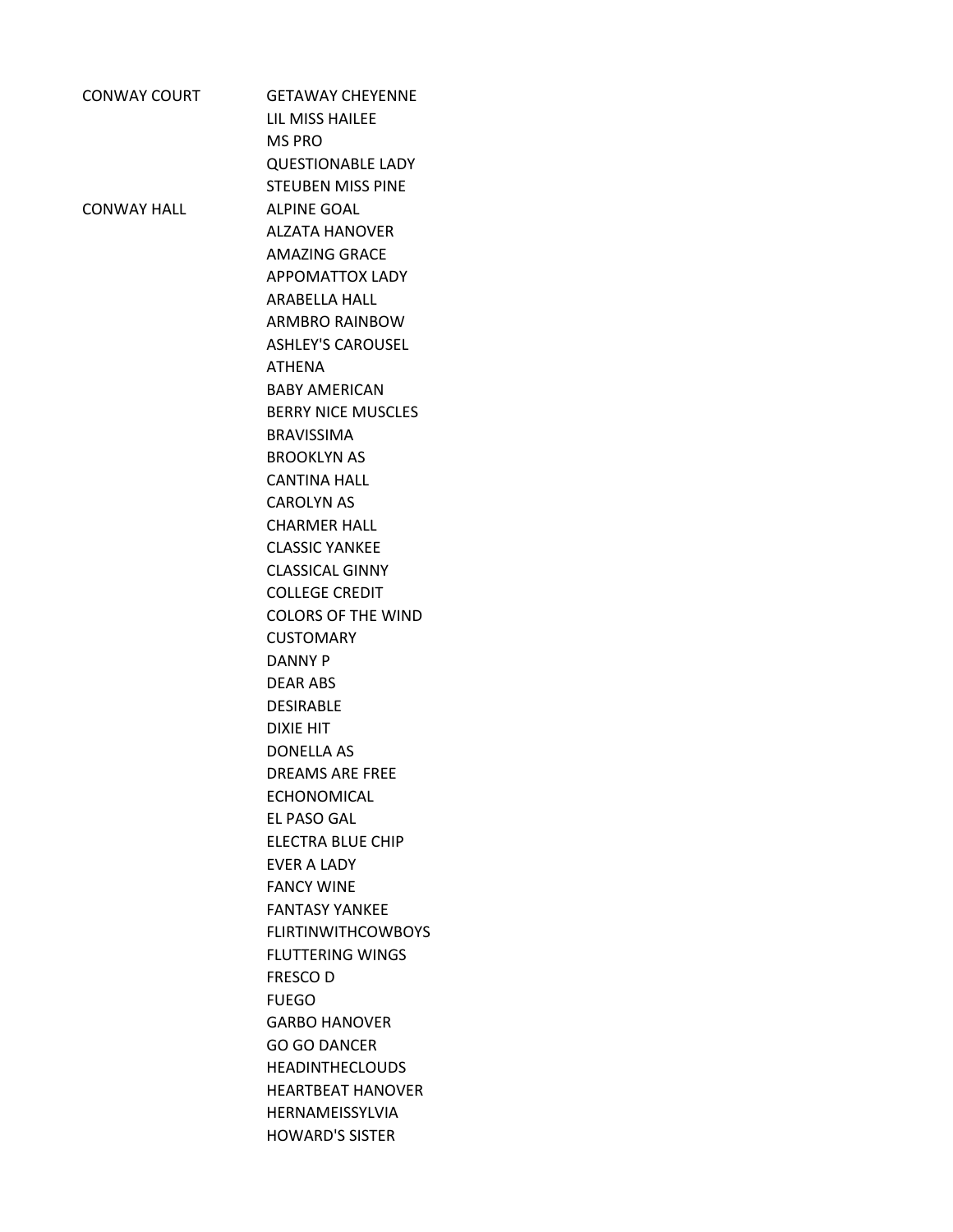CONWAY HALL IMAGE OF FLIGHT

INDEPENDENT DAME ISABELLE HANOVER JOY TO THE WORLD JUNGLE BELLE KSENIA L DEES CARLA L DEES ROCCY LADY CHIP LADY LIONEL LADYVIC LAKIN BEAU BAKIN LINDY'S TOP MODEL LITHOGRAPH LONGPOND EMILY MAIDEN LANE MARION MS SUNSHINE MAZIE MINOR MISS TRILLIUM MISSY LANE MISSY MONEY BAGS MISTY RIDGE MOM'S SWEETIE PIE MS VIRGINIA MYSTICAL OAKS NERVEY'S TAURUS NILEMA WAY NORTHERNPOSSESSION OAKLEA QUILL ORIXA OVERNIGHT COMMAND PEACE A PIE PINK WATER EMILE PLAY CHIP QUEEN VICTORIAN RADICAL MISSY RC BISCUIT REJOYCING RISK SEEKER ROSE STREET ANGEL RUCOUCOU SARATOGA YANKEE SCREAMING AWSOME SHAN RICHES SHARE THE PROMISE SHARP LADY SHIPPS INFINITI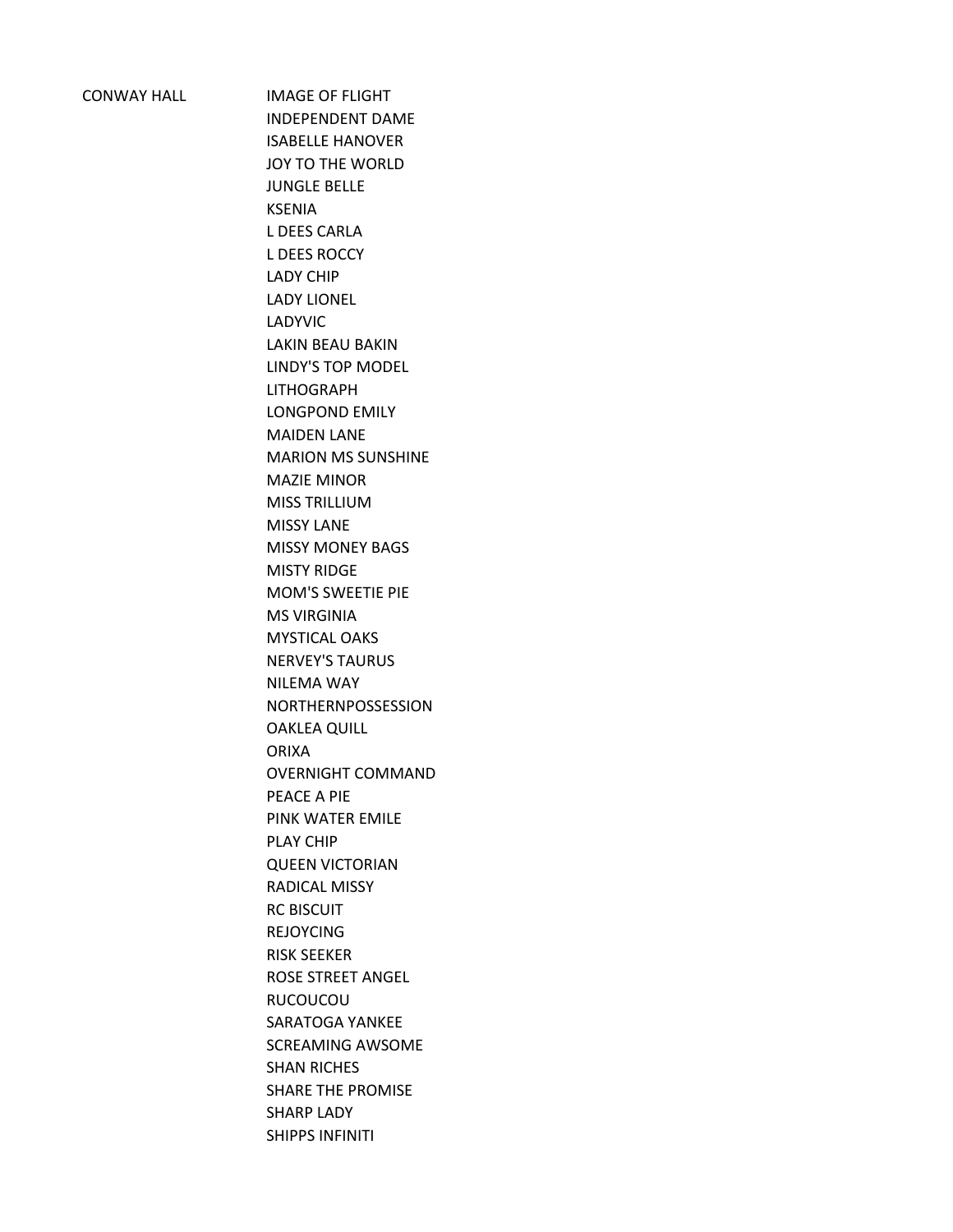| <b>CONWAY HALL</b>  | <b>SMART CREDIT</b>       |
|---------------------|---------------------------|
|                     | <b>SOCKSY'S SISTER</b>    |
|                     | <b>SOUFFLE HANOVER</b>    |
|                     | <b>SPARE ME PLEASE</b>    |
|                     | <b>TALKTALKTALK</b>       |
|                     | TO B MZ AMERICA           |
|                     | <b>TURBULENT VICTORIA</b> |
|                     | <b>VAPOR RISES</b>        |
|                     | <b>WANNABE FIRST K</b>    |
|                     | <b>WINNER FROST</b>       |
|                     | <b>WINNERS ONLY</b>       |
|                     | <b>WINSMITH DAWN</b>      |
|                     | <b>WOMAN POWER</b>        |
|                     | <b>ZING</b>               |
| <b>CR EXCALIBUR</b> | FREEDOM OF SPEED          |
|                     | LONGPONDJANET             |
|                     | RUNAWAY MADONNA           |
|                     | SEASIDE EFFECT            |
|                     | <b>STARNEIS</b>           |
|                     | <b>STREAKER</b>           |
| <b>CRAZED</b>       | <b>ALCARINE</b>           |
|                     | ALI-OOP                   |
|                     | AMYARRA                   |
|                     | <b>ANOMALY HANOVER</b>    |
|                     | <b>ARMBRO CAMELOT</b>     |
|                     | <b>ATHENA'S LINDY</b>     |
|                     | <b>AZALEA SPRINGS</b>     |
|                     | <b>BF A BABF</b>          |
|                     | <b>BERDINE HANOVER</b>    |
|                     | <b>BET ON EMILY</b>       |
|                     | <b>BIG SKY QUEEN</b>      |
|                     | <b>BLISS</b>              |
|                     | <b>BLOODSTOCK'S STAR</b>  |
|                     | <b>BLUE SKIES HANOVER</b> |
|                     | <b>BRING IT ON LINDY</b>  |
|                     | <b>BRITT'S SPIRIT</b>     |
|                     | <b>BULLVILLE FOREVER</b>  |
|                     | <b>BULLVILLE PEACHY</b>   |
|                     | C'EST CHEZ                |
|                     | <b>CASURINA'S VICTORY</b> |
|                     | <b>CD'S THELMA ROSE</b>   |
|                     | <b>CECADA</b>             |
|                     | <b>CELIA BLEUE</b>        |
|                     | <b>CHERRY LANE</b>        |
|                     | <b>CHIP DREAM</b>         |
|                     | <b>CLASSIC N LINDY</b>    |
|                     | <b>CLASSICAL MOTION</b>   |
|                     |                           |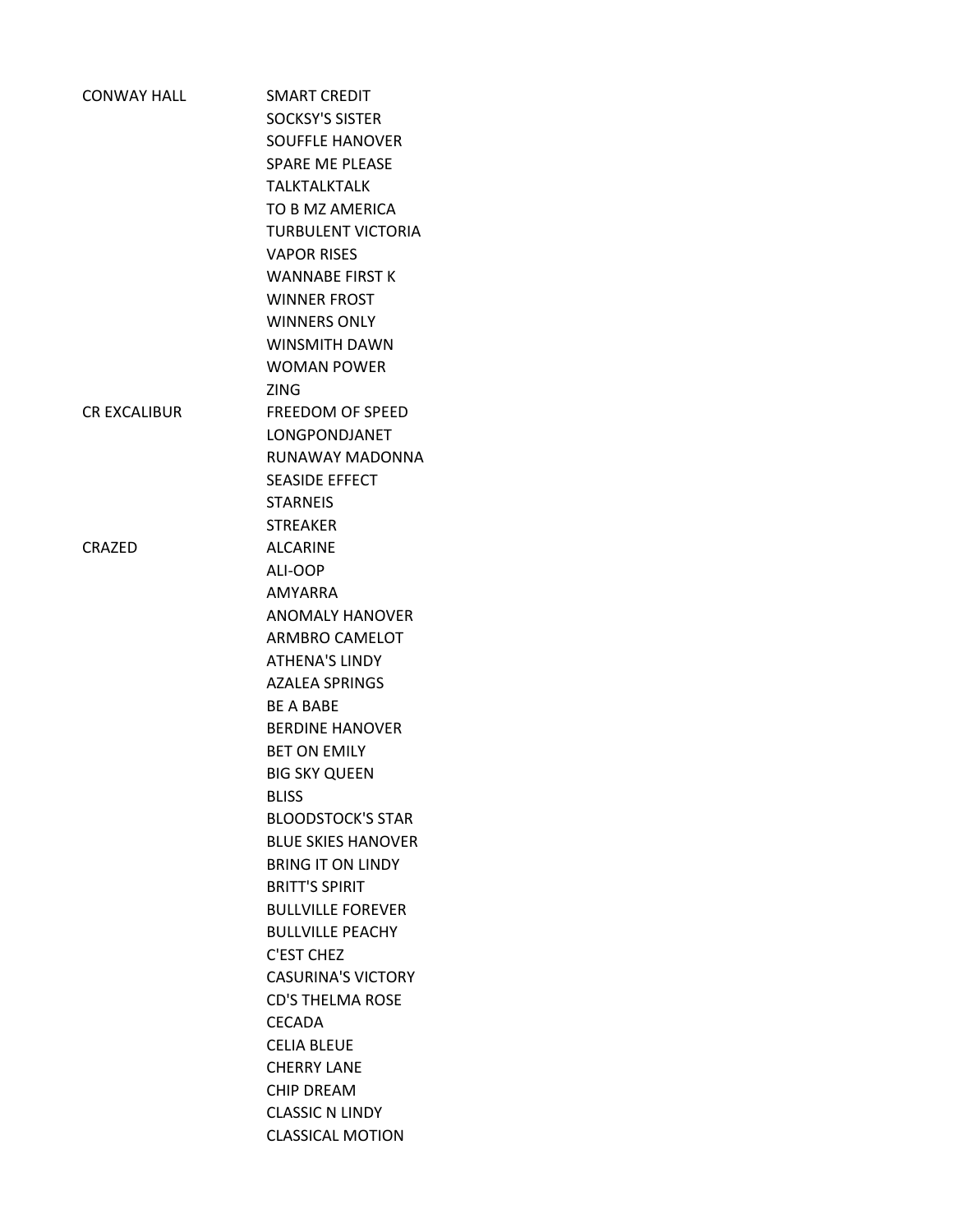CRAZED CLASSICAL PRINCESS CROWN N LINDY CUNNING VIXEN DESI SEELSTER DESIGNABLE DREAM BOUND DREAM ON CANDY DUCHESS OF DUNDEE DUSTY GIRL EASY HIT ELLEN HARVEY ETTA HANOVER FASHIONABLEFILLY FIRST AUDITION FOX VALLEY LONDON FUZZY SLIPPERS GHIRARDELLI SQUARE GIRL POWER HAPPY YEAR HEATHER WEATHER HURRICANE T IMPALA AS IN THE AIR INFINITE MASS AS IROQUOINDIANSCENT JETTY'S GIRL KASH ANGEL KINETIC KID LADY CAYSTER LADY LINDY LEIBOVITZ HANOVER LINDY'S ALMOND JOY LINDY'S HEIRESS LINDY'S MADONNA LINDYS SPECIALSOUL LISSOME HANOVER LITTLE MISS WHOWHO LOVE U OVERANDOVER LOVETOTALKGOTTARUN MADAME MARY T MARVELOUS MARLENE MIMOSA LINDY MISS SHEA MUSCLELINI MY LADY LINDY MY WORLD LINDY NEW MONEY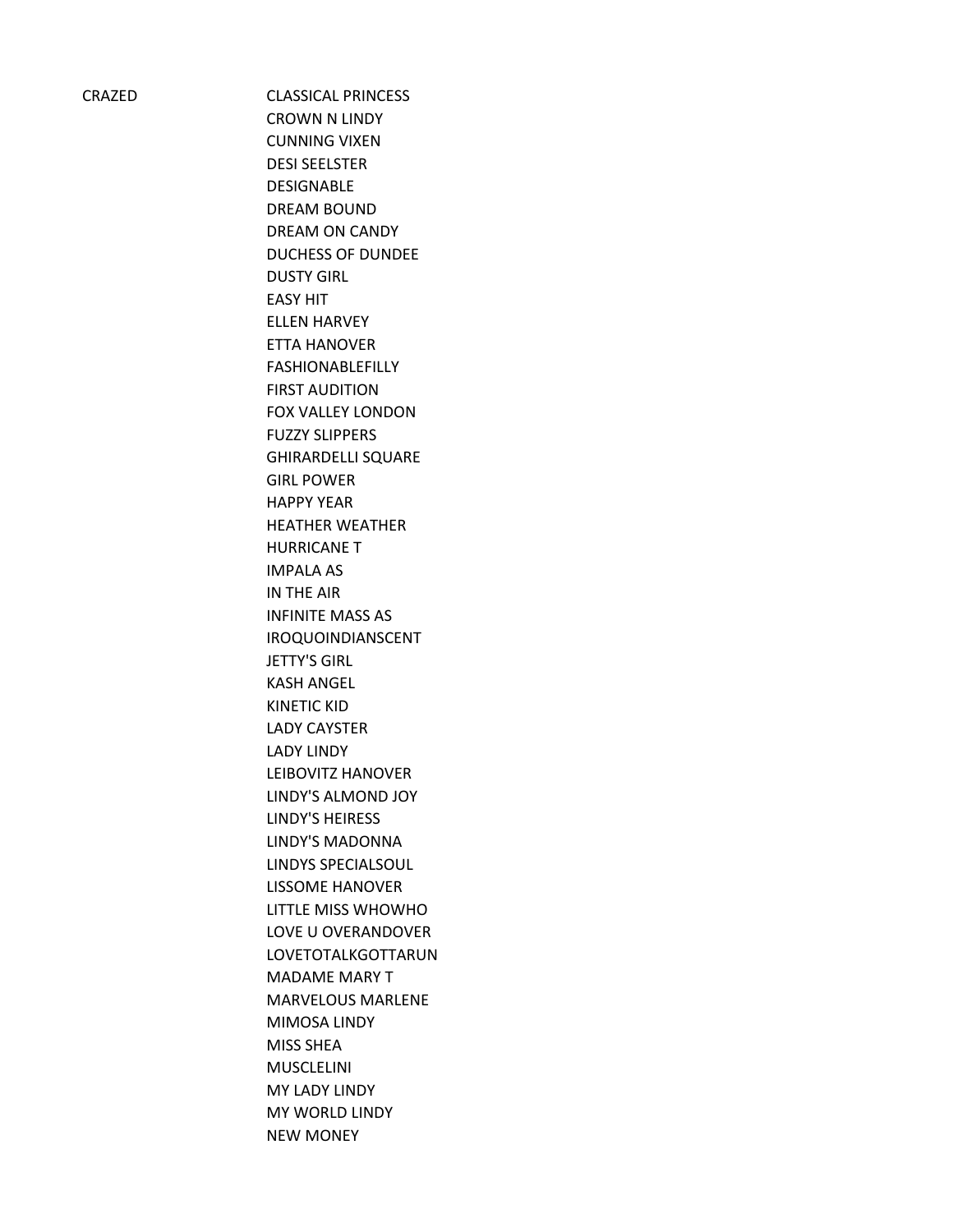CRAZED NOBLE MESSAGE NUN OF THAT ODDS ON TAMMY PANAMA ANGUS PARADISE VALLEY PASSIONS EMBRACE PATSY B HAPPY PEARLS LAST CHANCE PHOTO COVER POCOHONTAS FAME PORQUE PRINCESS LINDSAY ROSA PARKS SANDY HOOFPRINTS SIR DREAM SNOWBLIND LINDY SOPHISTICAT STARLET FEVER STARRY EYED STEUBEN BURETTA STRONG SUE SUN BEACON SWEDISH RAIL SWISS STAR TAKE THE PLUNGE TIERRA TRUE DIVA UR THEONETHATIWANT VERY VIOLET WHISTLE HANOVER WINDSONG DE VIE YA YA LINDY YANKEE MARVI YANKEEDOODLEBRANDY YESSIR THATSMYBABY CREDIT WINNER A MOMENT TOO SOON A STARLET BORN ALL NIGHT HALL AMOUR HALL ANGELA HALL ARMBRO DEJA VU ARMBRO DOMINO ARMBRO NURSERY ARMBRO VANITY ASIAN PAGEANT BIBBIDI BOBBIDI BIRDSONG HANOVER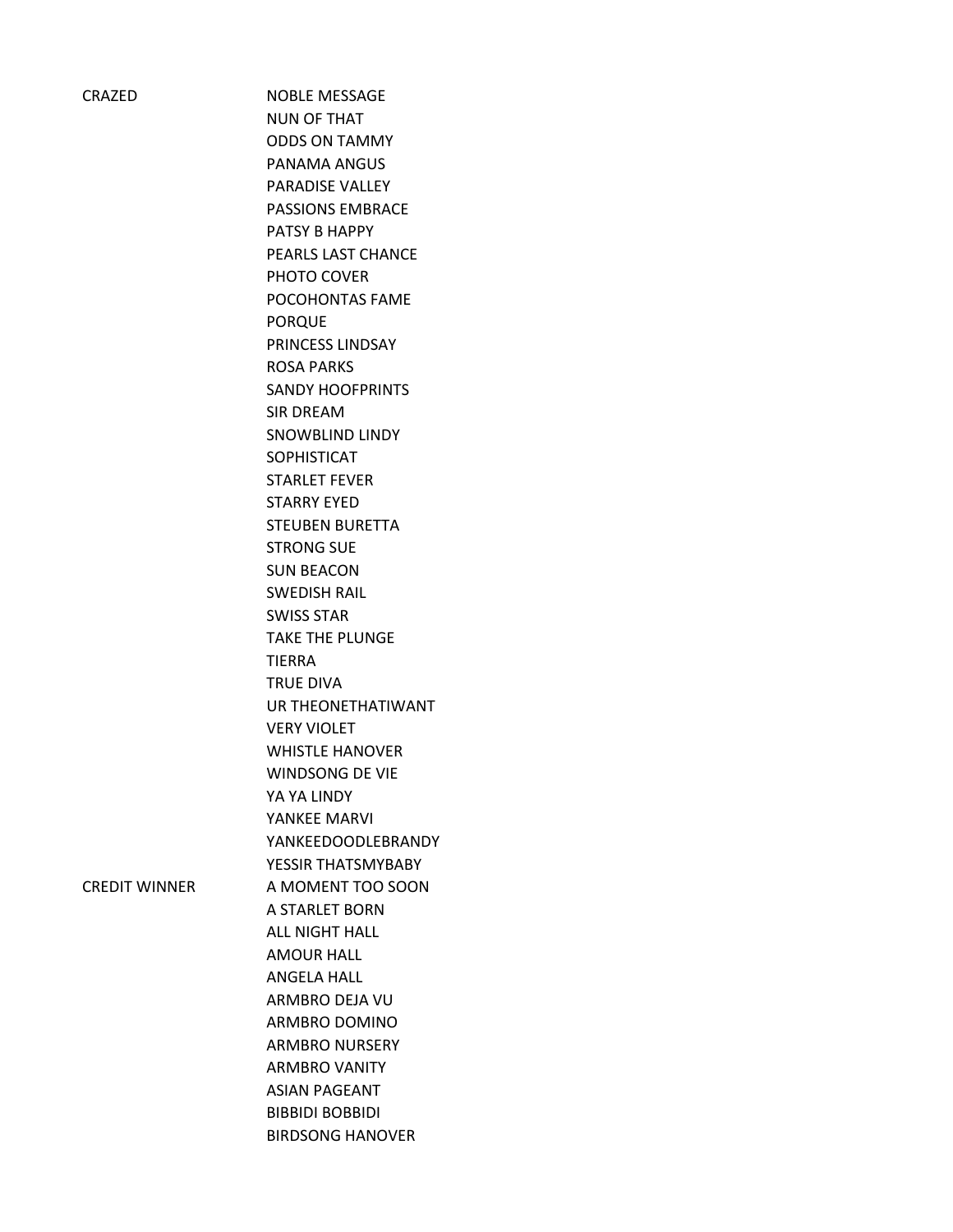CREDIT WINNER BLUEJEAN BABY BLUR BRANDNEWGIRLFRIEND BREAKDANCE HANOVER CABARET PRINCESS CAPER CAILLIE CASSATT CELEBRITY J LO CHARLIZE HALL CHERISHED VICTORY CONTINENTALVICTORY CREAMY MIMI D LITEFUL HANOVER DANCING FILLY DOWN GOES DEBBIE DREAMIN HAZE DRINKS LIKE A FISH DUNK THE DONATO DUOLOTTA EMMAMAZING EVOLUTION FLEUR DE VIE FLIRTIN VICTORY FLIRTY TWO FLOURESCENT FREE SPIRIT GIRLSRULEBOYSLOSE GIULIE BI GOLD MINE AMBROSIO HABIT'S LADY HIGHSCORE KEMP HOMEFORTHEHOLIDAYS HOT OFF THE PRESS HULA LA IMPOSING FACE JUDGE JUDY JULIANNA MARVEL KELLY HALL LADY DONATO LADYLIND LIFE INSURANCE AS LIGHT THE FLAME LOVLINESS IN PARIS MAD MONEY MADELINE'S CHARM MANALAPAN MAPLE FROSTING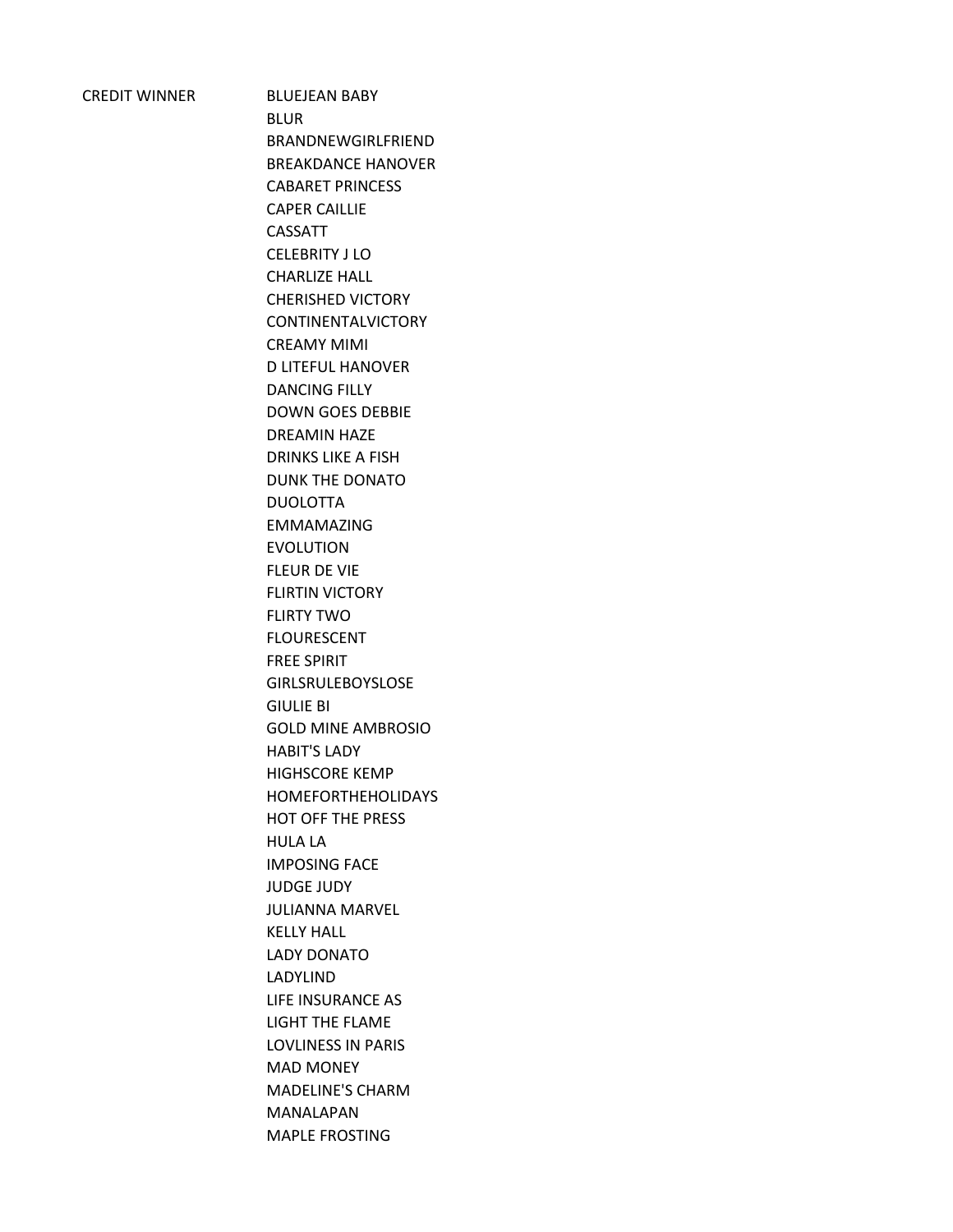CREDIT WINNER MARGARITA MARY MARGARITA MISS MARS BAR MARY LOU HALL MATHERS GINGER MELROSE ABBEY MICHELLE'S ANGEL MISS GARLAND MISS GIBBONS MISS TEQUILA MIXOLOGIST MOTIVATIONAL MY LADY LINDY NAUGHTY HEIRESS PACIFIC LEGACY PAMPERED PRINCESS PENN TAG PLATINUM LINDY PLEASECOMETOBOSTON POWER OF MOTION PRECISIONIST PRINCESS DEANNA PRIZE ANGIE PSYCHOTHERAPIST PURPLE RAIN QUEEN OF THE MOOR READY TO SPARKLE REVEN CROWN SCOTTISH STARLET SCRUMPTIOUS LINDY SEDUCER HALL SHE HAS IT SING ME TO SLEEP SIRENUSE SMARTER THAN SMART SO YOU DE VIE SOLAR NEWS SOUTHWIND ALLAIRE SOUTHWIND CATLIN SOUTHWIND SERENA STARLET FEVER STRETCH THE LIMIT STRONG TEA SUPERIOR GLIDE TANGO HALL UNIVERSAL SUCCESS VALLAIRE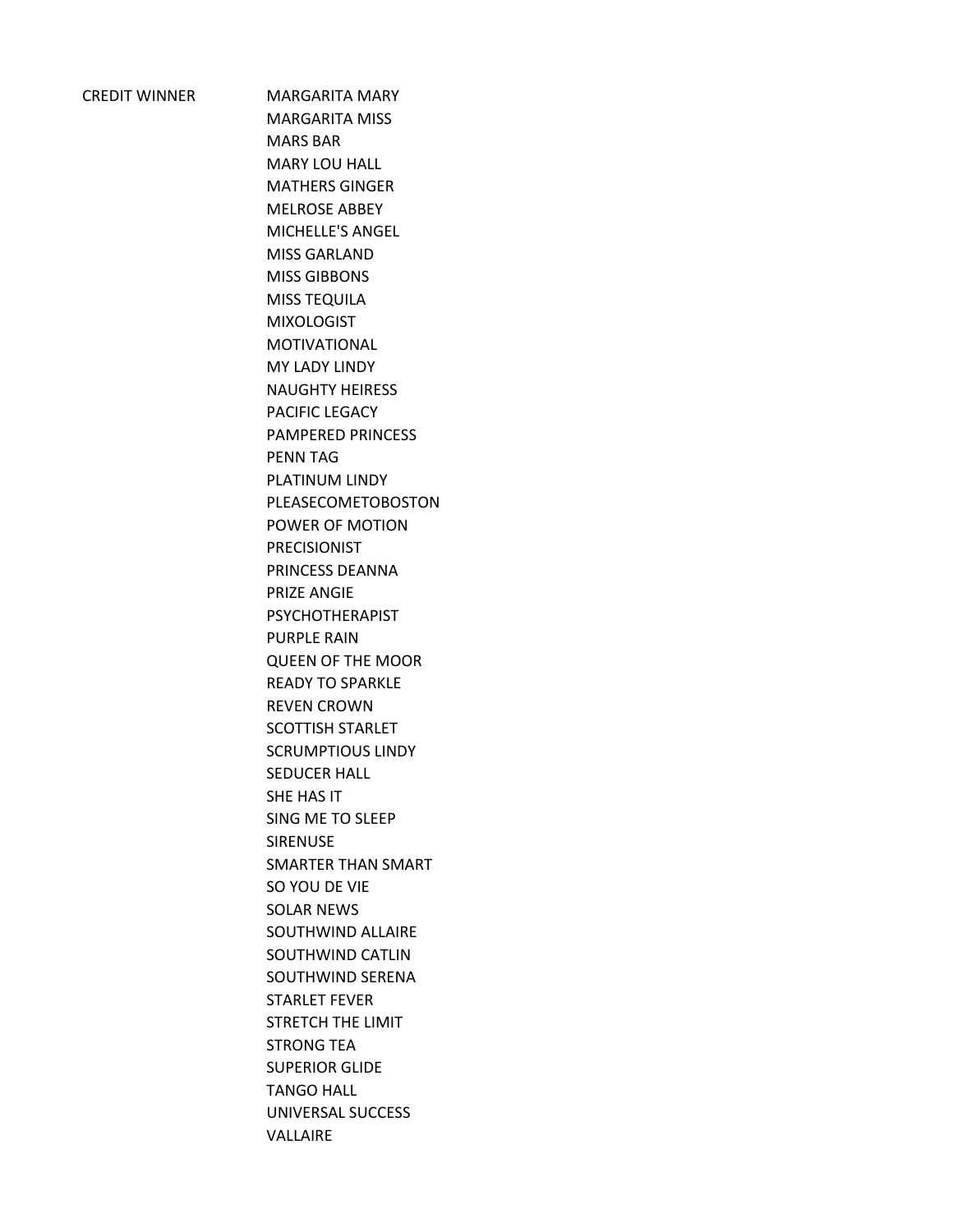| <b>VALOTTA</b>            |
|---------------------------|
| <b>VIVACIOUS BROAD</b>    |
| <b>VIVICA HALL</b>        |
| <b>WINBAK BRAT</b>        |
| <b>WINNING JONLIN</b>     |
| <b>BEWITCHING WIND</b>    |
| <b>ENCORE</b>             |
| J-YO .                    |
| <b>MEDBURY'S LADY</b>     |
| CANDLELIGHT               |
| <b>CORFAD DREAM</b>       |
| <b>KOSHER WINNER</b>      |
| LOOKSLIKEANANGEL          |
| <b>LOVELY LEITRIM</b>     |
| <b>PEGGY DEE</b>          |
| <b>TRULY COLLECTABLE</b>  |
| <b>ZIMBARWF</b>           |
| <b>PRINCESS KELLY</b>     |
| <b>TORNADO MISTI</b>      |
| LUKES GO GOLD             |
| <b>MOUNTAIN MISSY</b>     |
| <b>SHELBURNE SUNSET</b>   |
| <b>CLASSY LIL CHASSIS</b> |
| <b>DREAM BELLE</b>        |
| <b>ELENAK</b>             |
| FOX IN SOX                |
| <b>GRAYLIN DANI</b>       |
| <b>KASSA WANDA</b>        |
| LESLEY'S JLO BELLE        |
| LIFE OFALADY              |
| <b>MISTY TOWNER</b>       |
| <b>MONA TINA</b>          |
| <b>MOWER WINDY LIL</b>    |
| <b>MY TINA</b>            |
| PATTYS VIAZEN             |
| PEDIATRICIAN              |
| PRINCESS OF DREAMS        |
| <b>ROCKS N DIAMONDS</b>   |
| SHE'S SO FINE N           |
| <b>SKINNY</b>             |
| <b>STICK UP</b>           |
| <b>TWICE THE PLEASURE</b> |
| <b>VANILLA DELIGHT</b>    |
| <b>WALKERS BUNNY</b>      |
| <b>WHERE'S GREENE</b>     |
| <b>GLORY'S LAST STAR</b>  |
| <b>GYPSY GABE</b>         |
|                           |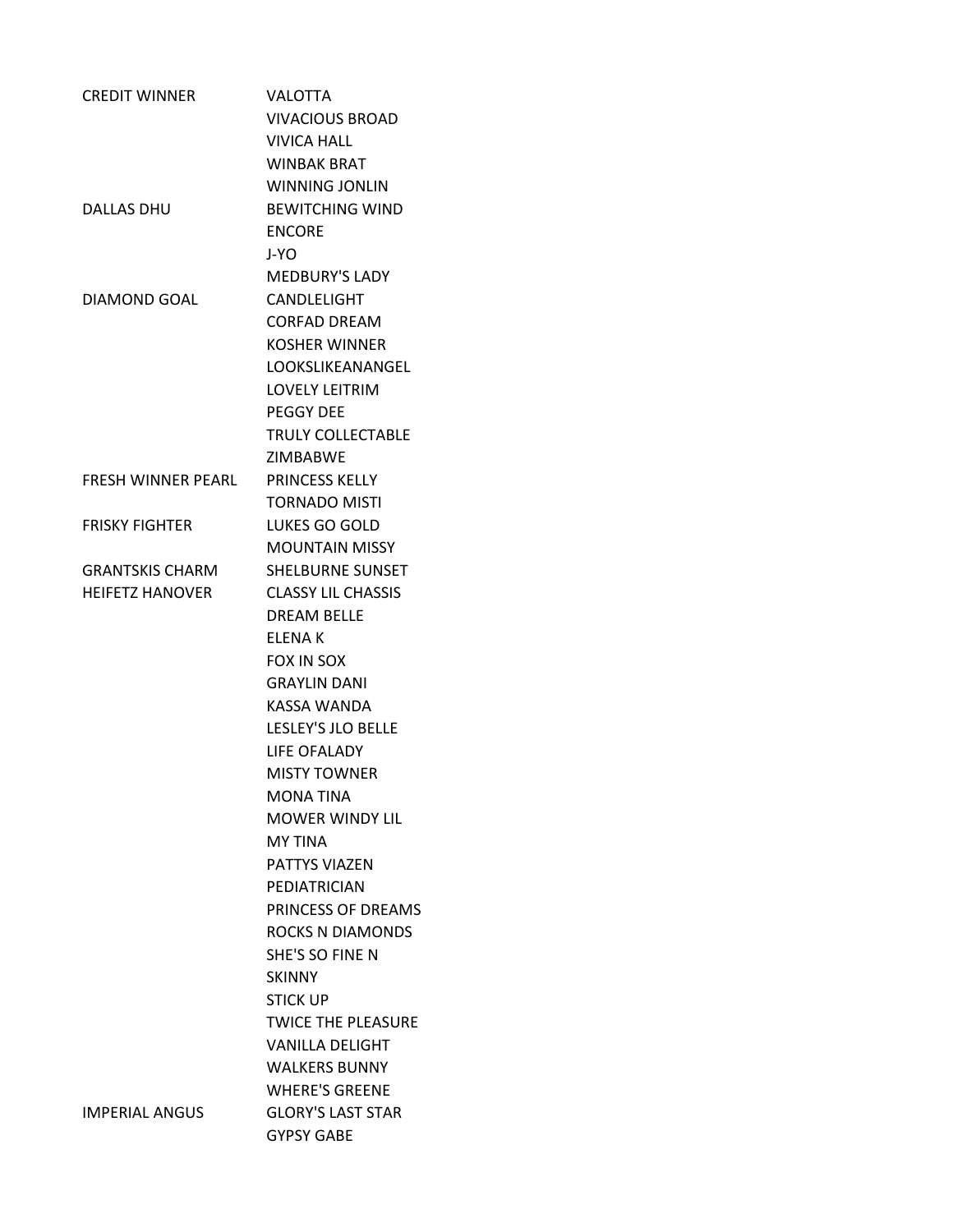KENNETH J ADELIAS NUKE

IMPERIAL ANGUS VICTOIRE ANGUS ALL ABOUT MAGGIE ANGEL BE GREAT ART CANDEMONIUM ATTITUDE FRANNIE BATON BIG YAWN CIRQUE DADDYLUVSYOU DANDY'S JEWEL DIRECT SERVICE FOX VALLEY BACKOFF GOOD AS GOALIE GRAND FANCY HIGHMAINTENANCEART HOLLANDAIS HANOVER INCREDIBLE SHARON J L LUCY JK DANCING QUEEN KYOTO'S EXPRESS LOVE CARD LYRIC IN MOTION MATTINTOSH MISS ROBIN'S MAGIC NOVA RUBY PEACHES AND CREAM PERCHED POPCORN LU LU PROPERTY ASSET REALANDSPECTACULAR RED HOT HEATHER ROYAL STREET SENTRA THE COMPANY STORE UP FRONT AMERICAN ALTO SOPRANO ART'S INVESTMENT FINAL WESTERN GET THERE IN STYLE HOLLYWOOD ENCORE OHGIVEMEAHOME POODLE PARTY PRINCESS IRIS UPFRONT DRAGON GAL LUCKY CHUCKY ARETHA BLUE CHIP ATHENEA

| M.<br>I |  |
|---------|--|
|---------|--|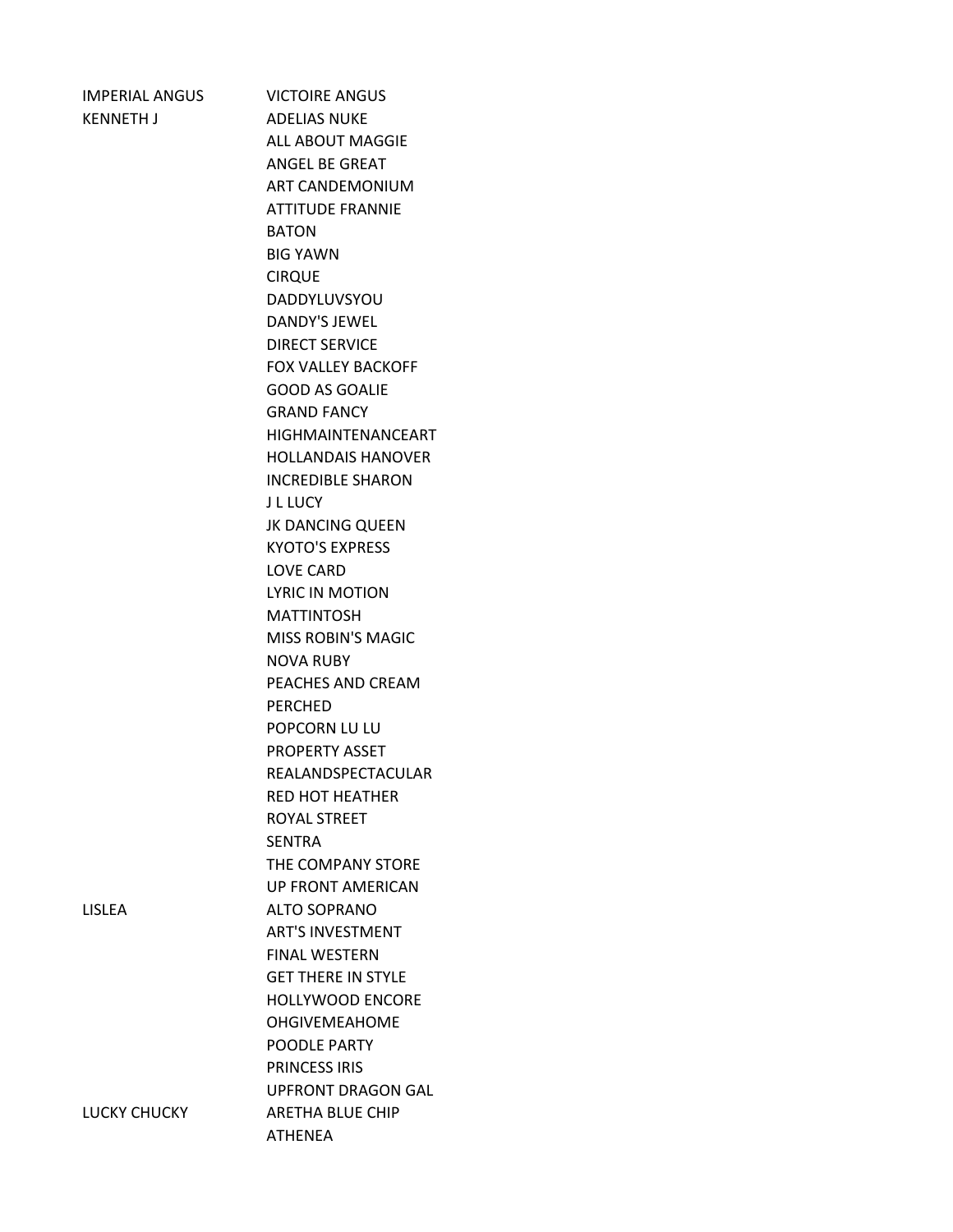LUCKY CHUCKY BABY URTHEGREATEST BACK ON TRACK BAILEYSIRISHDREAM BALTIC REGION BAMA HALL BANDBOX HANOVER BELLINI LINDY BETTY JEAN CANDID MANER CANDIDCAMERAKOSMOS CELEBRITY PRINCESS CHIPPEWA STREET CJ'S NOT A CLUE CLAREEN COULANTINE CR MIMOSA CREDITABILITY D PUNKEY LADY DAMSEL IN THE SAND DANCE BABY DANCE DARING MARISSA DR GOOD GOLD EAST CREEK WENDY EBBTIDE HALL FRAULIEN BLUESTONE GARLAND CROWN OM GIVE YOU MY WORD GIZA GOLDEN GOOSE HA HA'S BIG HIT HABIT HANGER PRIDE N HIGHWAYTOHEAVEN HIT ON ME JEANS N RINGS JEWELS GALORE JULIEANNIE JUST IN TIME KEYSTONE BRIDE KEYSTONE YORK LA TAPATIA LAVERN LAVEC LET'S DO THE LINDY LINDY OF MY DREAMS LOOKOUT DUTCHESS LOVE SO RIGHT LUNAR STREAM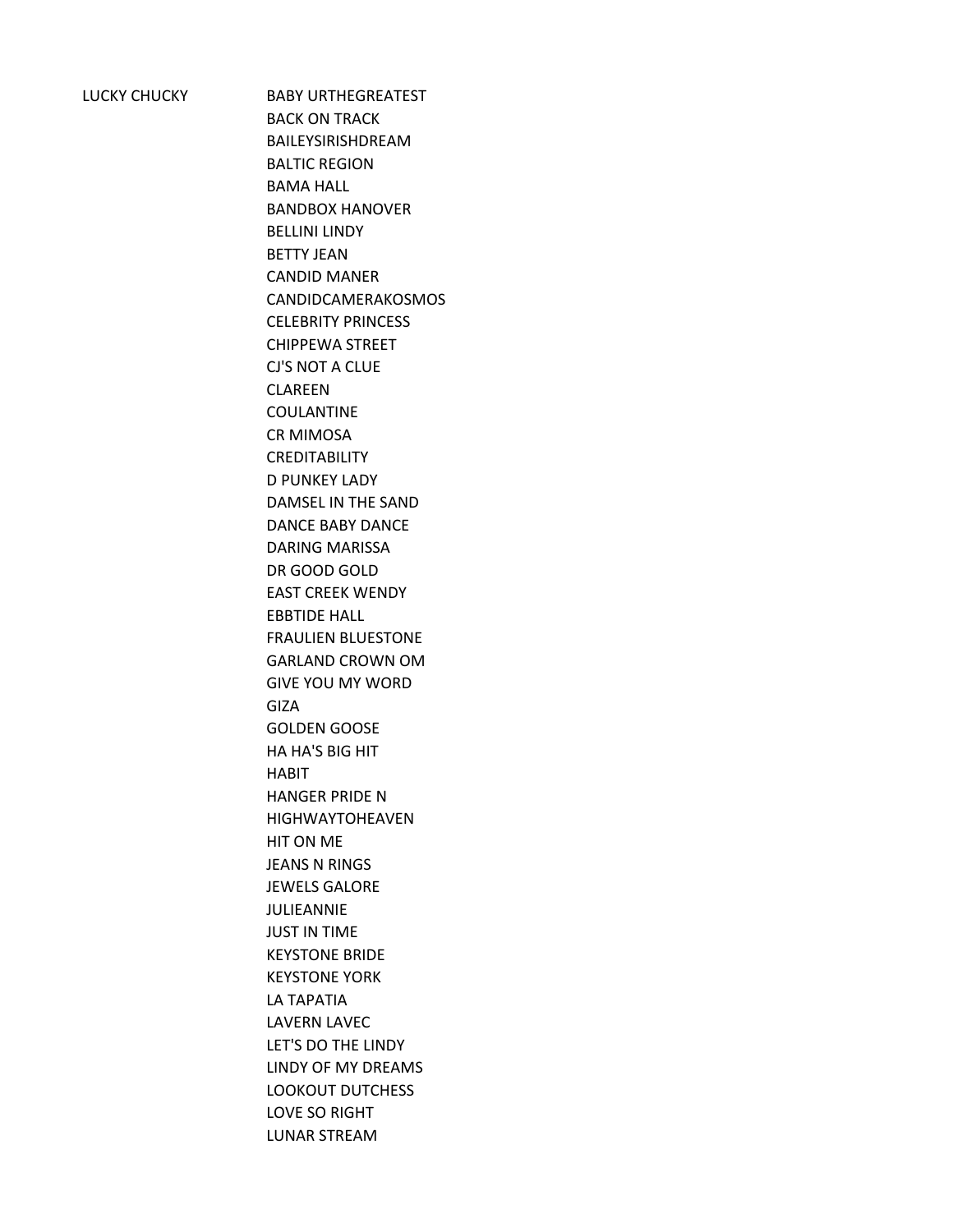LUCKY CHUCKY MACARIA HANOVER MAGICAL PAIGE MALA BARBARA MALE NURSE MARIGOT EXPRESS MASSIVE DRAMA MEADOWBRANCH MARY MEUCCI MADNESS MS KRISTIN MUSCLING IN MY FRIEND FRANNIE MYOLIN NO CREDIT PLEASE ODDS ON TAMMY OH OH ITS MAGIC OLEODRE OLYMPIC CHEERS ON THE TRUCK CHUCK POSSESS ME PRETZEL HANOVER RED MOON RISING REVERENDING ROSE RUN EXOTIC ROYAL FAMILY RS GIGGLES RUM BOOGIE SARGENT TINA **SERVILIA** SHARON CROWN SOME GIRLS SOUTHWIND FLANDERS SPIRITUAL WARFARE STACELITA SUPREME DISH SUSIE'S MAGIC SWEATER WEATHER THE RAVEN TWIN B SIERRA URA HANOVER VICTORY IS OURS VINTAGE CHIP WIN OAK TREE WINBAK ROBERTA WINNER'S LANE MAKE IT HOT ADORABLISH ALL ABOUT VICTORY ELOQUENT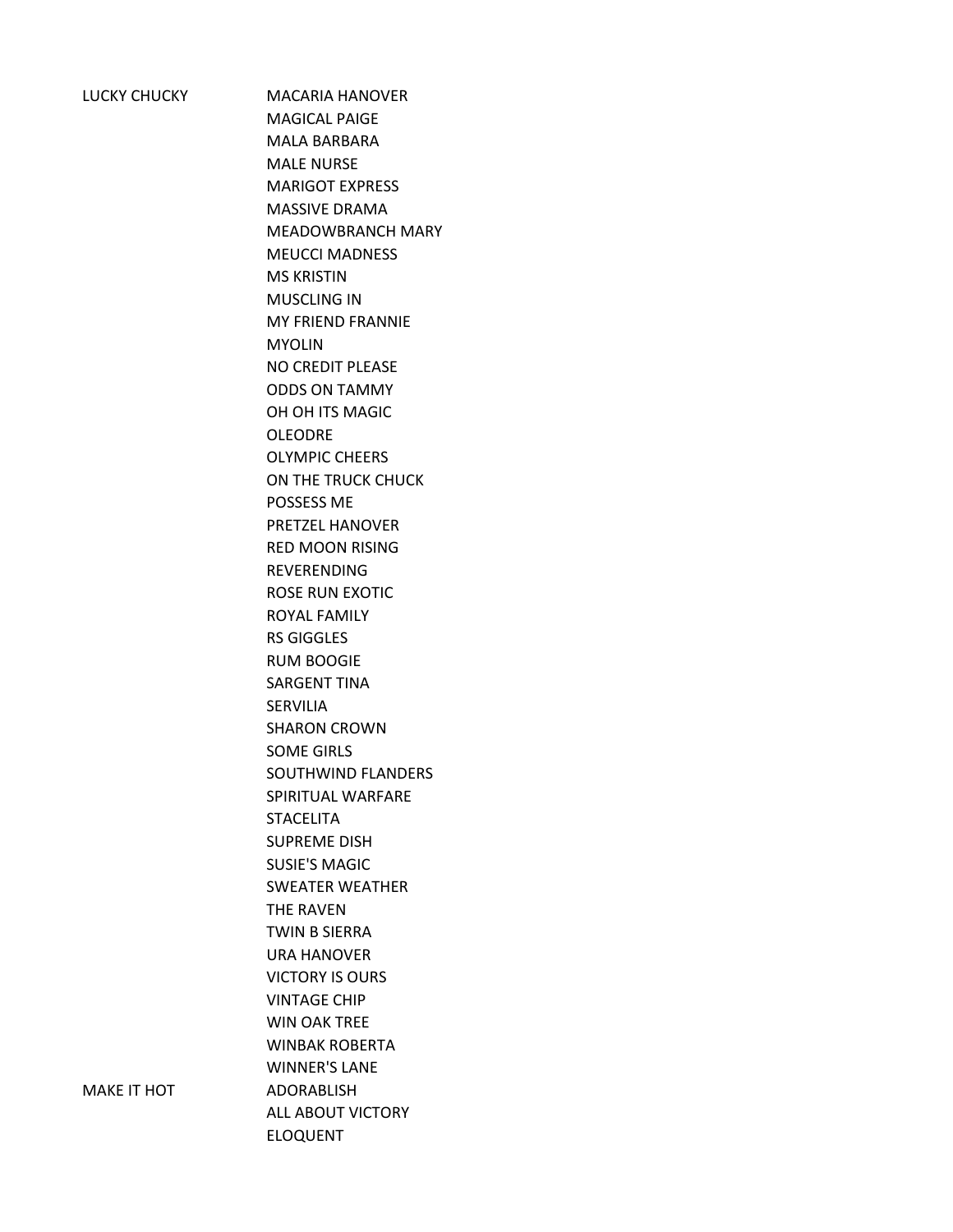| <b>MAKE IT HOT</b>     | <b>GMR'S JAZZIE LADY</b>           |
|------------------------|------------------------------------|
|                        | <b>IROQUOINDIANFLOWER</b>          |
|                        | <b>NORTHERN SPLENDOUR</b>          |
| <b>MARCELLO KOSMOS</b> | <b>GOLDEN CROWN</b>                |
|                        | <b>HOT AND READY</b>               |
|                        | <b>HURRY CURRY</b>                 |
|                        | <b>J POWER</b>                     |
|                        | <b>KASH ANGFL</b>                  |
|                        | <b>MAPLE GROVE FLAME</b>           |
|                        | <b>WHISPER HANOVER</b>             |
| <b>MONTE HALL</b>      | <b>APPLE ABBY</b>                  |
|                        | D W'S KRISSY                       |
|                        | <b>LADY ISABELLA</b>               |
|                        | <b>MAMALICA KOSMOS</b>             |
|                        | <b>MRS ICE MAN IKE</b>             |
|                        | <b>MY LAST WISH</b>                |
|                        | PICK ME A ROSE                     |
|                        | <b>PRINCESS MADDIE</b>             |
|                        | SEAWAYSUSIE G                      |
|                        | THIS GIRLS HOT                     |
| PASSAILED              | ARMBRO BEACHBABY                   |
|                        | <b>CINDY BLUE CHIP</b>             |
|                        | <b>EGLISE HANOVER</b>              |
|                        | <b>LIFESAWITCH</b>                 |
|                        | <b>STEUBEN MATTSMAGIC</b>          |
|                        | <b>SWIFT BLUE CHIP</b>             |
| PRAYER I AM            | <b>BIG SURFER</b>                  |
|                        | <b>CINNAMON CAVIAR</b>             |
|                        | DON'TWANTTOBEBLUE                  |
|                        | <b>DRFAM FDITION</b>               |
|                        | <b>GETITONCREDIT</b>               |
|                        | <b>HEAR TELL</b>                   |
|                        | <b>INSIDEMYMIND</b>                |
|                        | KAYLON                             |
|                        | <b>LOVE A MYSTERY</b>              |
|                        | <b>LUCKY LOTTO LADY</b>            |
|                        | <b>MEADOW DION</b>                 |
|                        | <b>MISS DION</b>                   |
|                        | <b>MY ONE</b>                      |
|                        | <b>NEHANA</b>                      |
|                        | <b>QUIET REGENCY</b>               |
|                        | SPEED DOT COM<br><b>SUMMER RAN</b> |
| <b>PROUD KASH</b>      | <b>DISTINCTIVE</b>                 |
|                        | <b>INCREDIBLE ROSE</b>             |
|                        | <b>IVE SENT MAIL</b>               |
|                        |                                    |
| <b>RC ROYALTY</b>      | <b>AFTER HOURS</b>                 |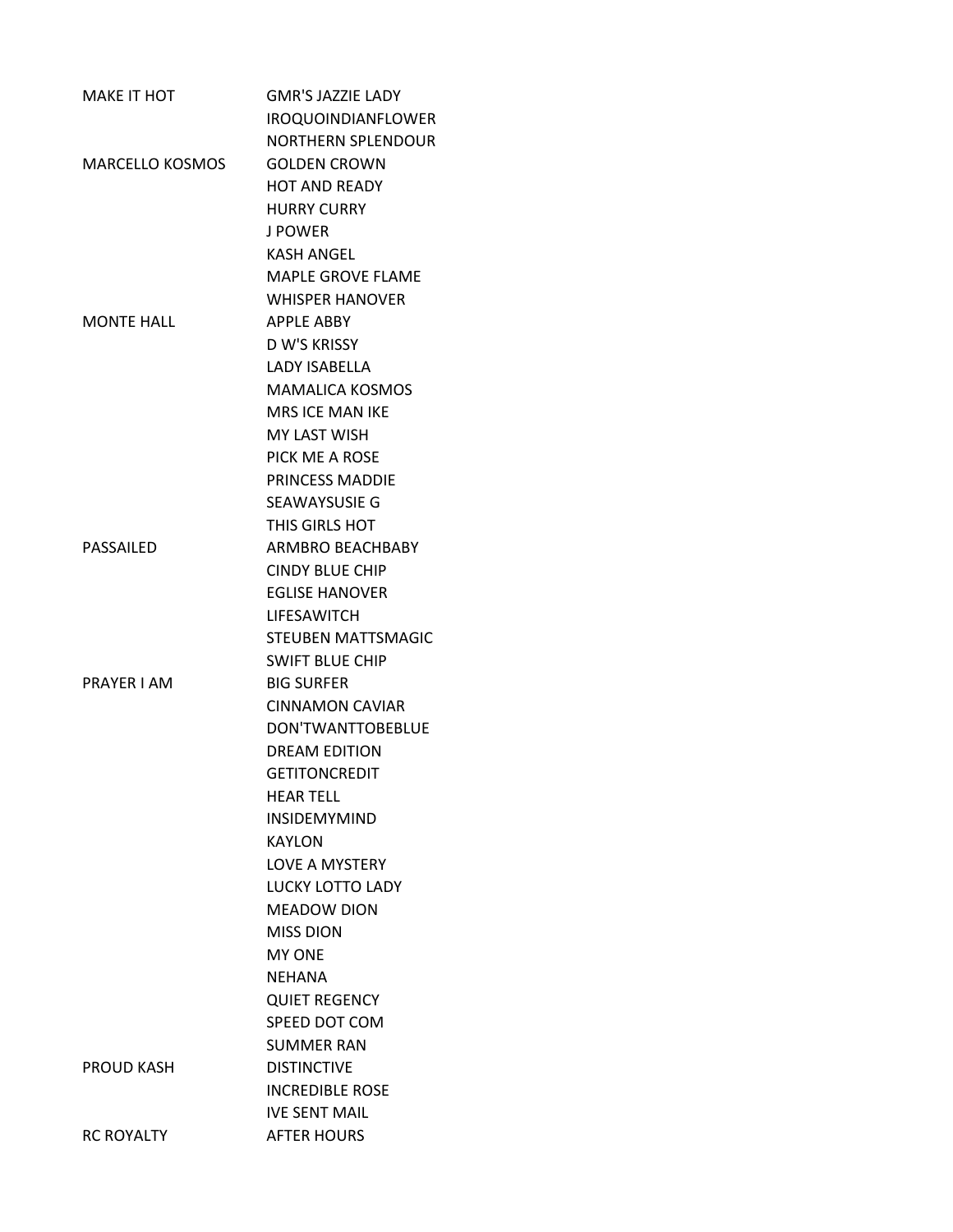RC ROYALTY AGRA

AIRACON ALBERICE ALL THIS HANOVER ARMBRO MONARCH ART OF DECEPTION ASHAMEG AUNT RUBY B PRACTICING BARCELONA BABY BECCA J BIG Z SILKSJOY BIJOUTERIE BLUERIDGE YANKEE BOURBON 'N GRITS CHARLOTTE RUSSE CHIPTEASE CHOCOLATTO CHIP CHUNK-A-PUNK CLAREEN CLASSIC TOY CONGO QUEEN CONTRARIAN CONWAYSLASSIE DATZFAST DECANTER DREAM HIT DREAM STREET DREAMA LITTLEDREAM DREAMSRMADEOFTHIS FINAL TIME GOOD COMMON CENTS GRADUATION PARTY HAWAIIAN VICKY HER NAME IS RIO HIGH LIMIT HIT ME BABY HOLLANDAY IMA CAT LADY IMAGEOFASWEETDAY JUSTA LUCKY YANK KATHLEEN HALL KEYSTONE LEONA L DEES MAGGIE LA BRABA LAVEC DREAM LINDA LANE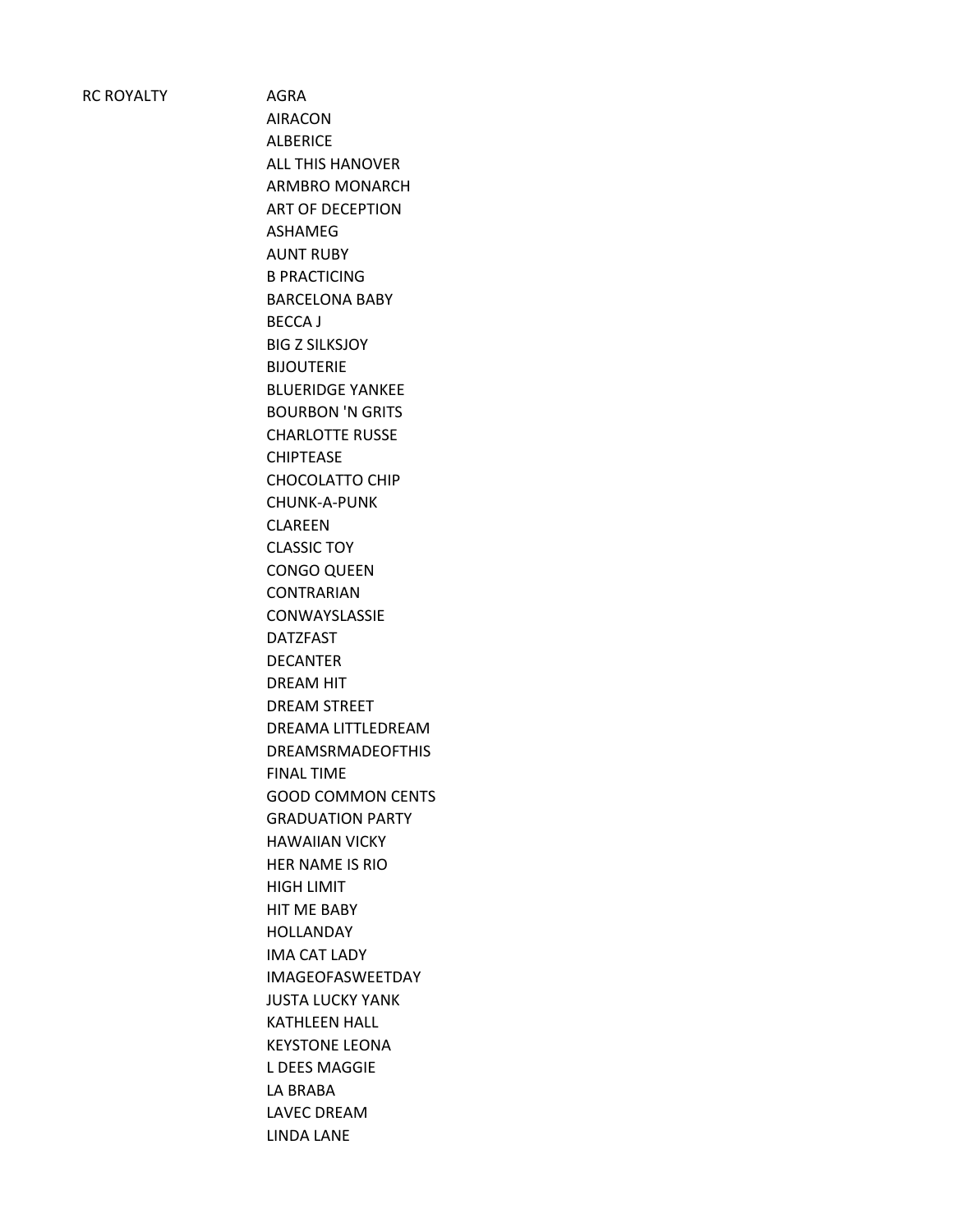RC ROYALTY LINDA MAC

LINDY'S TOP MODEL LULU PERNILLA MARINA GRACE MARIO'S BE HAPPY MARTY E MEKIA HANOVER MICHELLE'S WAY MISCHIEF LADY MISS CONWAY MONTANA SKIES **MORENOMISS** MOUCHE HANOVER MY TAURUS GIRL MYSTIC RIVER NAUGHTY NANA NO PAN NO GAIN NOWERLAND HANA NOWERLAND KRISTEN NOWERLAND NANETTE PACIFIC ELEGANCE PANA COLADA PANARAIL PARADISE QUIKIE PERFECT SCORE PHILLYCITYHALL PINK RIBBONS PIXIE DIXIE PLEASECOMETOBOSTON PRINCESS HALL PRIZE PERSONA PROMISES KEPT PURE PRESTIGE QUANTUM DIGNITY QUEENIE ROCKS RC LIBERTY RIVEROFGLORY ROSY PROSPECT SAME SWEET GIRL SAND MOXIE SIENNA SLICE OF HEAVEN SOMEWAY SOUTH JERSEY ANGEL SPARKLING CIDER SPIN THE PLANET SPRING BREAK LINDY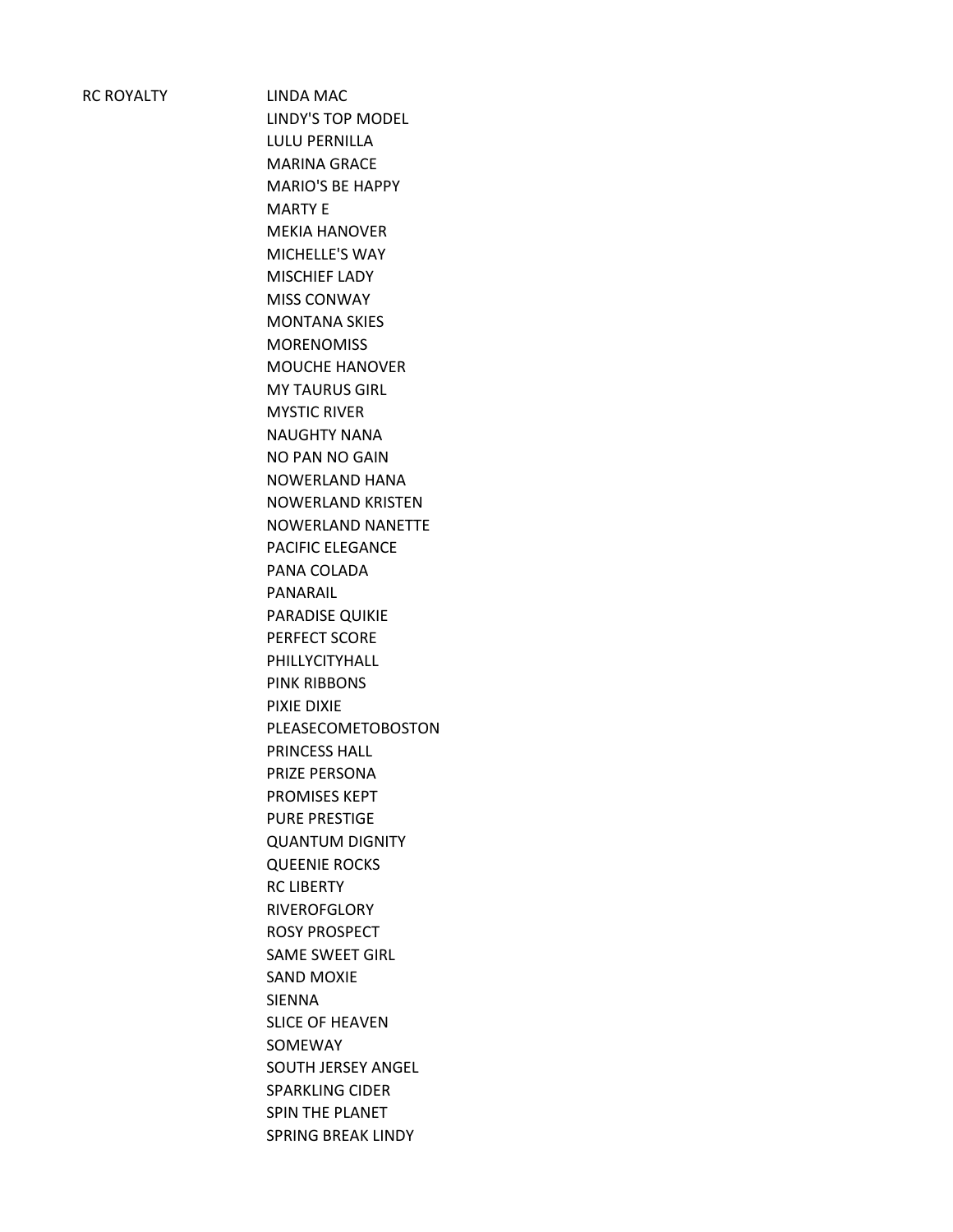| <b>RC ROYALTY</b>         | <b>SUGAR CONE</b>         |
|---------------------------|---------------------------|
|                           | <b>SUMMA HANOVER</b>      |
|                           | <b>SUPER STARLET</b>      |
|                           | <b>SUPREME DECISION</b>   |
|                           | <b>SWEET APPLE ANNIE</b>  |
|                           | <b>SWEET SCOTCH</b>       |
|                           | <b>SWING ANNA CASH</b>    |
|                           | <b>SWING ANNA CHIP</b>    |
|                           | <b>TEMPER OF WILL</b>     |
|                           | <b>TESSEL</b>             |
|                           | THE YOUNG PRINCESS        |
|                           | WANNASLEEPOVER            |
|                           | <b>WARCAT HALL</b>        |
|                           | WELLESLEY                 |
|                           | <b>WILSONATOR</b>         |
|                           | <b>WINBAK HALF</b>        |
|                           | YANKEE GAZELLE            |
|                           | YANKEE NOLA               |
|                           | <b>ZANN'S FAN</b>         |
| <b>RIVER'S EDGE</b>       | <b>HARPY T</b>            |
| <b>RIVERBOAT KING</b>     | ARMBRO MANHATTAN          |
|                           | <b>CANNAE STEFFI</b>      |
|                           | <b>DRAGON'S GEORGETTE</b> |
|                           | <b>FOXIE GRAM</b>         |
|                           | <b>GLOW ON GLOW</b>       |
|                           | <b>LOLA'S ART</b>         |
|                           | <b>ONE SAD SISTER</b>     |
|                           | PH FACTOR                 |
|                           | <b>ROOMIE HANOVER</b>     |
|                           | <b>SAKRA BEAUTY</b>       |
|                           | <b>SHOKANNA</b>           |
|                           | <b>SUPERIOR VIEW</b>      |
|                           | <b>TEDDY BALLGIRL</b>     |
|                           | <b>WHATSMY NAME AGAIN</b> |
|                           | ZIPADEEDOODAH             |
| <b>ROCK N ROLL HEAVEN</b> | ALLADORABLE               |
|                           | ALWAYSGETSHERWAY          |
|                           | AMERIPAN BEAUTY           |
|                           | <b>APPLE DELIGHT</b>      |
|                           | <b>ARIES CONQUEST</b>     |
|                           | <b>BEACH GUEST</b>        |
|                           | <b>BET YOUR LIFE</b>      |
|                           | <b>BETTOR'S BALLERINA</b> |
|                           | <b>BLISS N VINEGAR</b>    |
|                           | <b>BON MOT</b>            |
|                           | <b>CARD TRICK HANOVER</b> |
|                           | COQUELUCHE SEMALU         |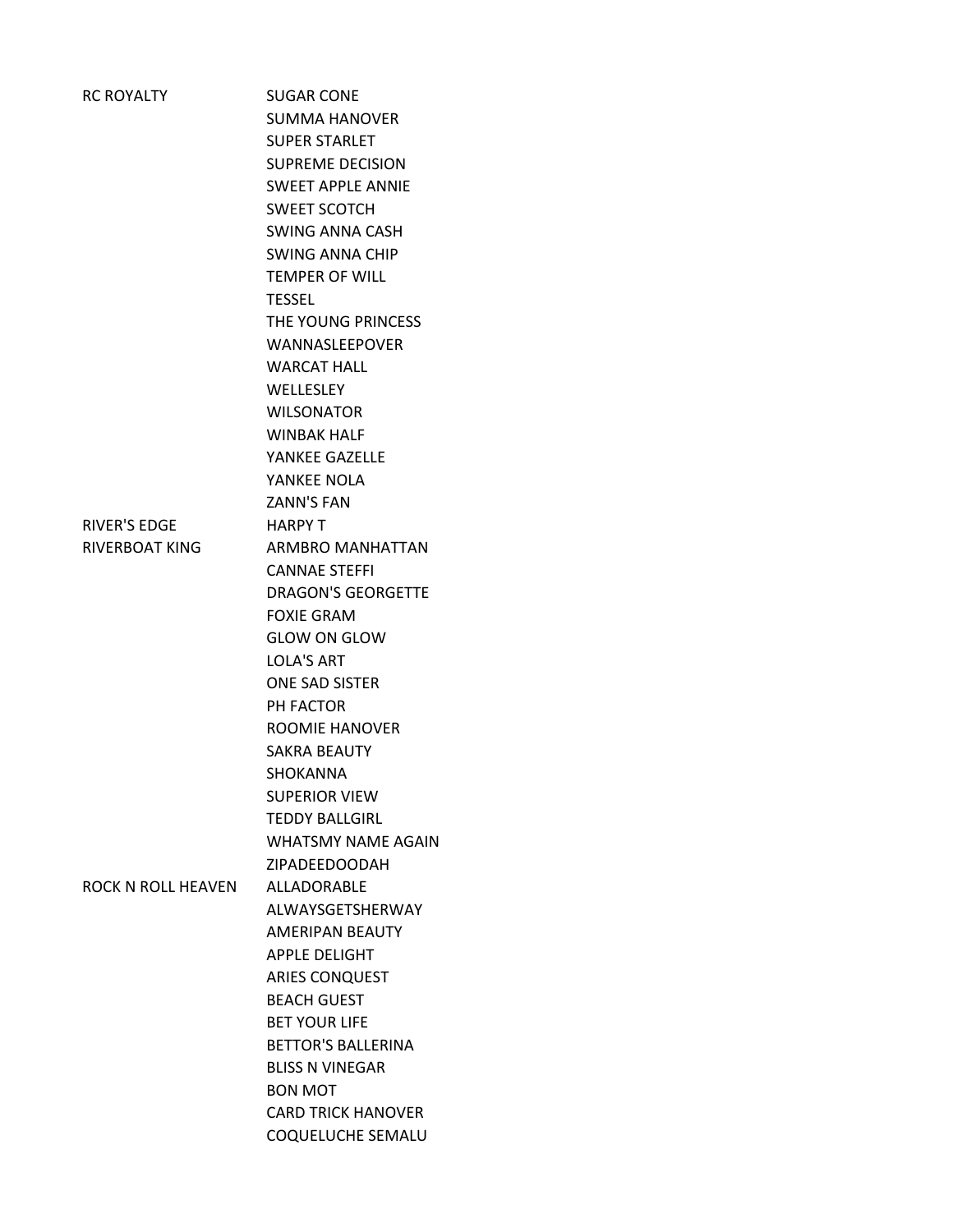ROCK N ROLL HEAVEN CZARINA HANOVER DANCE IN THE WIND DANCE WITH ME DEE DANCINWITHTHESTARZ DOCDOR CAMEO DON'T DENY ME ELECTRIC FOOL EVE FANCY CREEK FUNNY FAST PRINCESS GAIA'S GOLD GOTHIC LADY GRANDPA'S ASHLEY GRO HATSAWAY HEDGIE BLUE CHIP HIDDEN TOUCH IMPERIAL FLOWER INCREDIBLE BEAUTY J K PURE PEARL JERSEY DREAM JK GOOD VIBRATIONS JK OWHATANITE JUST ADD WATER KNOCK YOURSELF OUT KOUTZINA LADY MATAWAI N LETSGOBACKTOBED LITTLE D J LITTLE MISS DRAGON LITTLE MISS ME LOLA PALOOZA LOVE THE GAME LOVER OF ART LUCKS MISTRESS MARTHAS IN TOWN MEZUZAH HANOVER MINI MIA MISS LIZ MUST SEE MY LITTLE DRAGON NAOMI BLUE CHIP NATIVE BRIDE NUTTIN BUT TROUBLE PRECIOUS BEAUTY PRINCESS CHARACTER REGAL WISH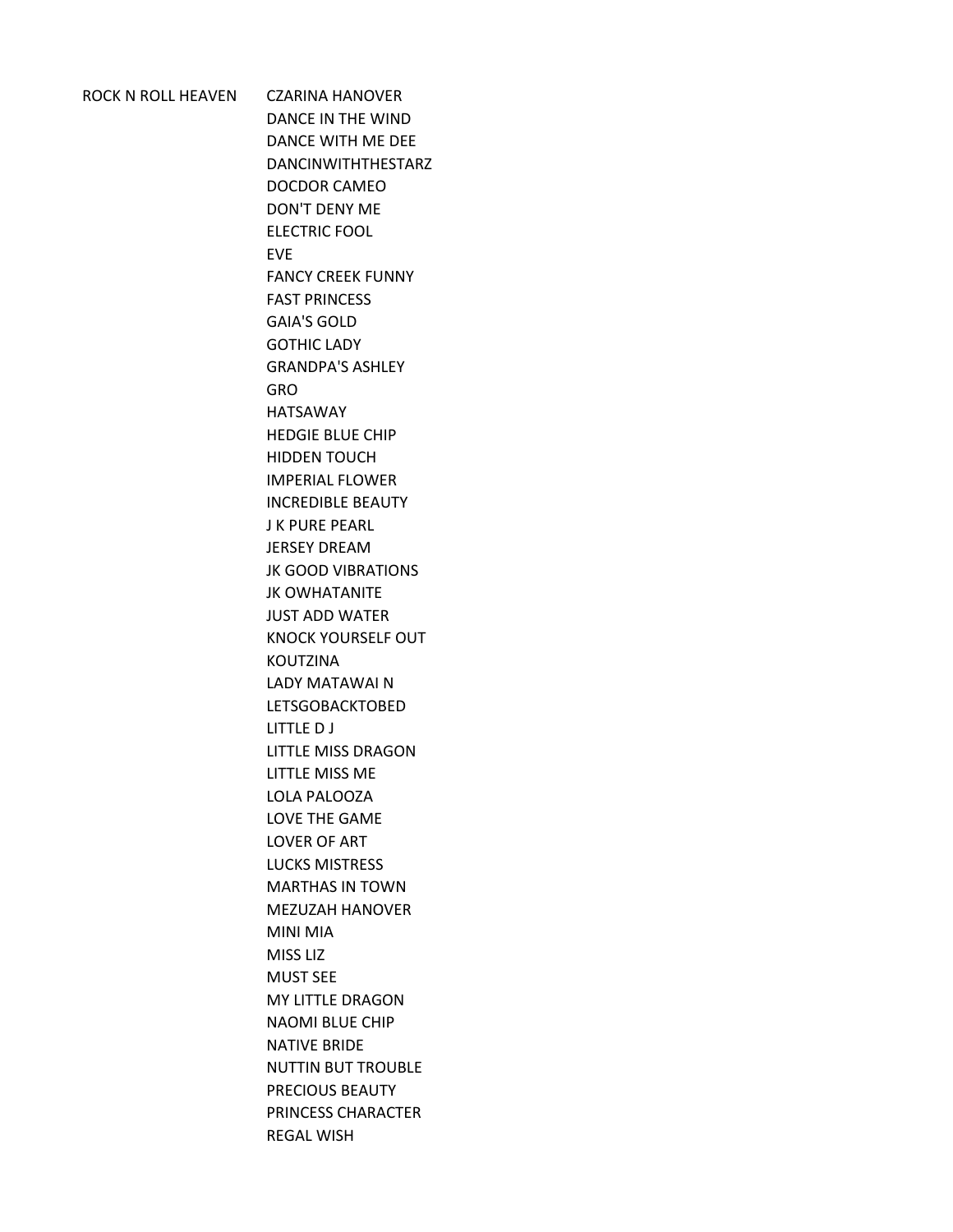| ROCK N ROLL HEAVEN REMEMBER WHEN |                           |
|----------------------------------|---------------------------|
|                                  | RILEY CHARACTER           |
|                                  | <b>RISING SUN</b>         |
|                                  | RITA HALL                 |
|                                  | <b>RUSTY RICHARDSON</b>   |
|                                  | <b>SANDFLY HANOVER</b>    |
|                                  | SEALED IN MY HEART        |
|                                  | <b>SHOT TOGO BLUECHIP</b> |
|                                  | <b>SOIREE</b>             |
|                                  | SOME KINDA GIRL           |
|                                  | SOMEHEARTSOMEWHERE        |
|                                  | SOUTHWIND SWALLOW         |
|                                  | <b>SPOILED BEACH</b>      |
|                                  | SPORTSFANCY               |
|                                  | <b>STONEBRIDGE LUAU</b>   |
|                                  | <b>STYLE SEMALU</b>       |
|                                  | <b>SURE SIGN</b>          |
|                                  | <b>THONG</b>              |
|                                  | <b>TIZ TO DREAM</b>       |
|                                  | <b>TREAT ME GOOD</b>      |
|                                  | <b>TRICKY BUSINESS</b>    |
|                                  | <b>TRULY ARTISTIC</b>     |
|                                  | VALABESTA                 |
|                                  | <b>VERGE DOR SEMALU</b>   |
|                                  | <b>WANDA'S CHOICE</b>     |
|                                  | <b>WATERCOLOR HANOVER</b> |
|                                  | <b>WESTERN HEAT</b>       |
|                                  | <b>WINSMITH KAREN</b>     |
|                                  | <b>WORLDLY BEAUTY</b>     |
|                                  | YFLLOW DIAMOND            |
|                                  | YOU'RE LIKEADREAM         |
| ROLL WITH JOE                    | <b>ADVANTEST</b>          |
|                                  | <b>ALLAMERICAN HAPPY</b>  |
|                                  | <b>ANIMATED ART</b>       |
|                                  | <b>APACHES BEAUTY</b>     |
|                                  | ARMBRO BEACHBABY          |
|                                  | ARMBRO BIANCA             |
|                                  | ARTIMITTATESLIFE          |
|                                  | <b>AWAKEN THE PASSION</b> |
|                                  | <b>BJ'S SUNSHINE</b>      |
|                                  | <b>B SO LUCKY</b>         |
|                                  | <b>BADLANDS JENNA</b>     |
|                                  | <b>BEACH GIRL DE VIE</b>  |
|                                  | <b>BLAZING YANKEE</b>     |
|                                  | <b>BULLVILLE NANCY</b>    |
|                                  | CAJUN LAAGACY             |
|                                  | <b>CAMBRIDGE UNITED</b>   |
|                                  |                           |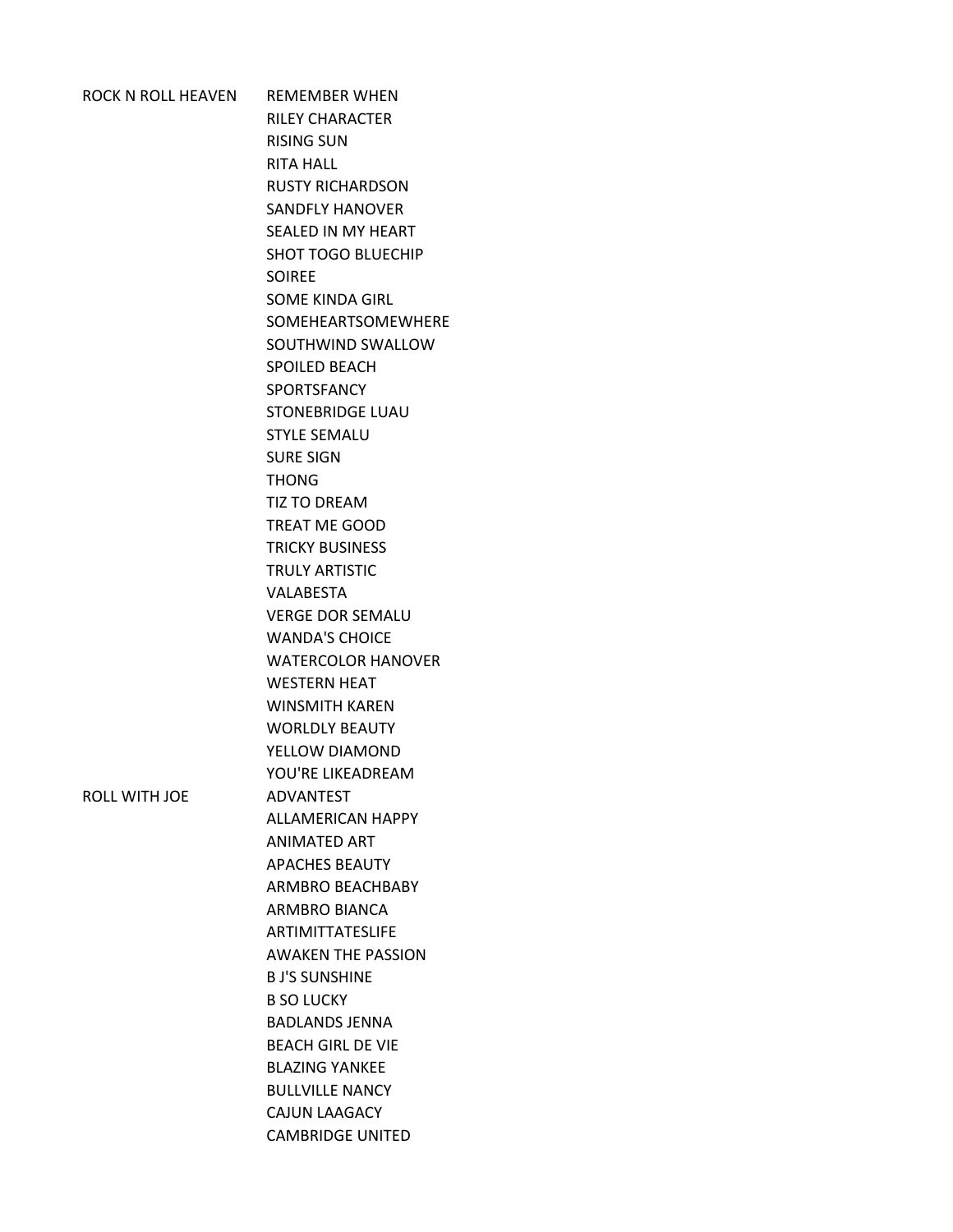ROLL WITH JOE CAPERICORN

CARAMBA HANOVER CASSIES WINNER CELL POWER CEVINA DE CHAKRIKA CHANT-A-NUKA CHASING IDEALS CHATELAINE CHIPPIE GABBY CLANDESTINE CLASSICAL LADY CUPCAKECRAZE DA VINCI ROAD DANA'S DRAGON DAWN'S IDEAL DELIGHTFUL HOPE DEVILS DELIGHT DG S EL NINA DIAMONDSFRMICHELLE DREAM SEEKER DUEL EASY MISS EVER WESTERN EXTREME DREAM FAMILY LOVE FAR AHEAD HANOVER FILLY'S VICTORY FIRST DRAW FLICKERING LIGHT FLITABOUT FREE MILES FROSTY VALENTINE GLASS MAKER GOLDEN FALCON N GRAND UNION GYRATIONS HAT DANCE HANOVER HATSOFF HANOVER HEATHER'S GAMBIT HERE COMES GIA HORNBY LUCKY IDEAL COAST INANOTHERWORLD ISLAND ESTATE ITUNE J M CHICAGO JET WEST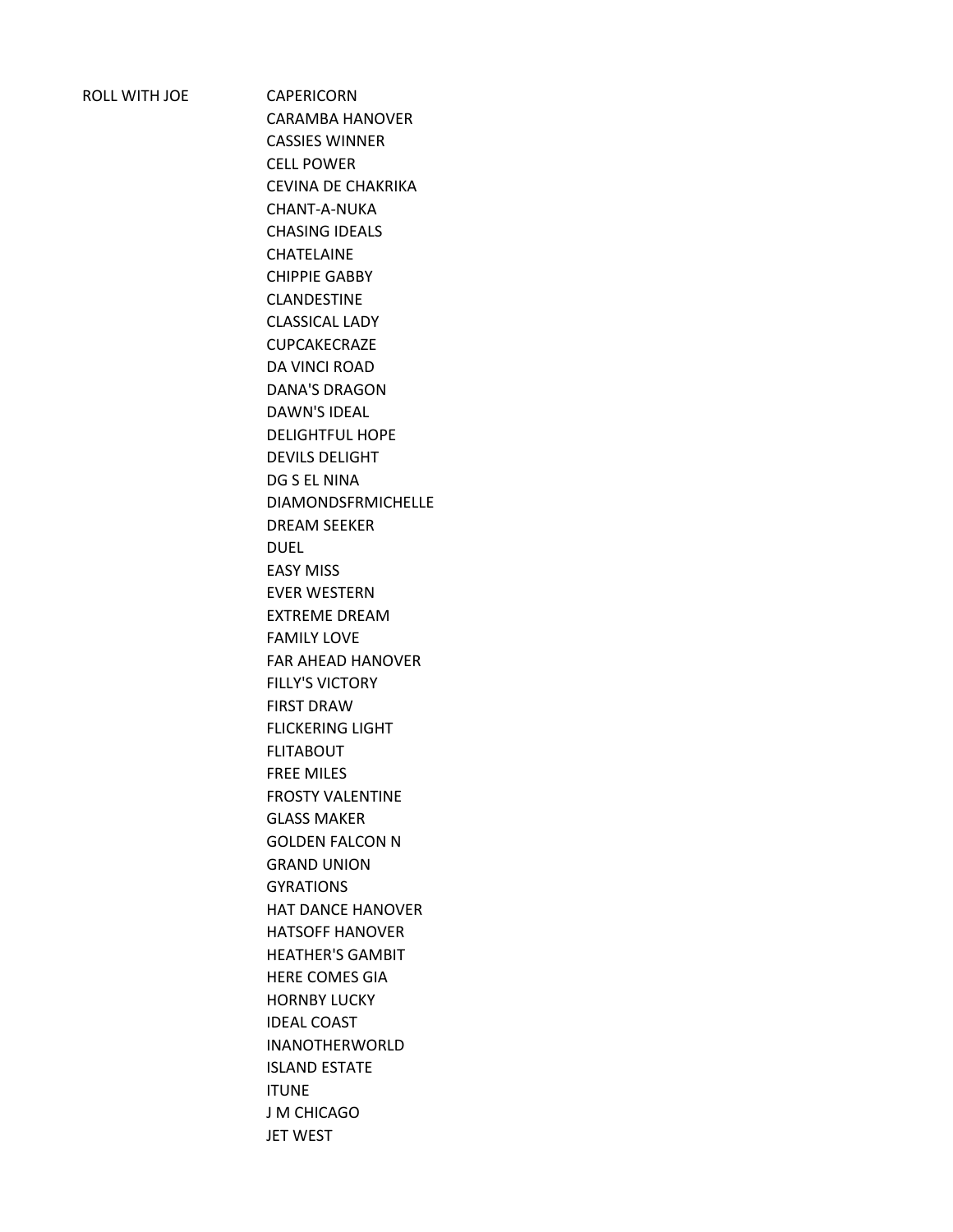ROLL WITH JOE JK GETUPNGO

JK SONGNDANCE L DEES DREAM GIRL L DEES RAINBOW LESSOFIT HANOVER LIFE ESTATE LIFE'S IMAGE LISJUNE ANN LOFTY YANKEE LONG GONE LOVELY LADY LOVIN A FOOL MAKE ME BLUSH MARIANA'S TRENCH MATINEE MATTARONI MICHELLE'S DREAM MICHELLES SCOOTER MIDA HANOVER MIDNIGHT ART MISS ZINFANDEL MY LITTLE ART MY METALLICA MY PLACE NECESSARY ELEMENT NELLS BELLS NEVER IN PARIS NO SHORTCUTZ N ONHERWAYKILLEAN PANIPULATOR PANNED SUBSTANCE PARK 'EM OUT MISSY PEDOOZLE PERFECT PENNY PERFUME N PEARLS PRINCESS CALLIE RACE YOU RED CARPET QUEEN RETURN TO ME RIDEAU RUSTLER ROCKIN EVERYWAY ROMANTIC GETAWAY ROMANTICIZE SABINE HANOVER SENTBYTHEANGELS SHANDELLE HANOVER SHE WALKS THE WALK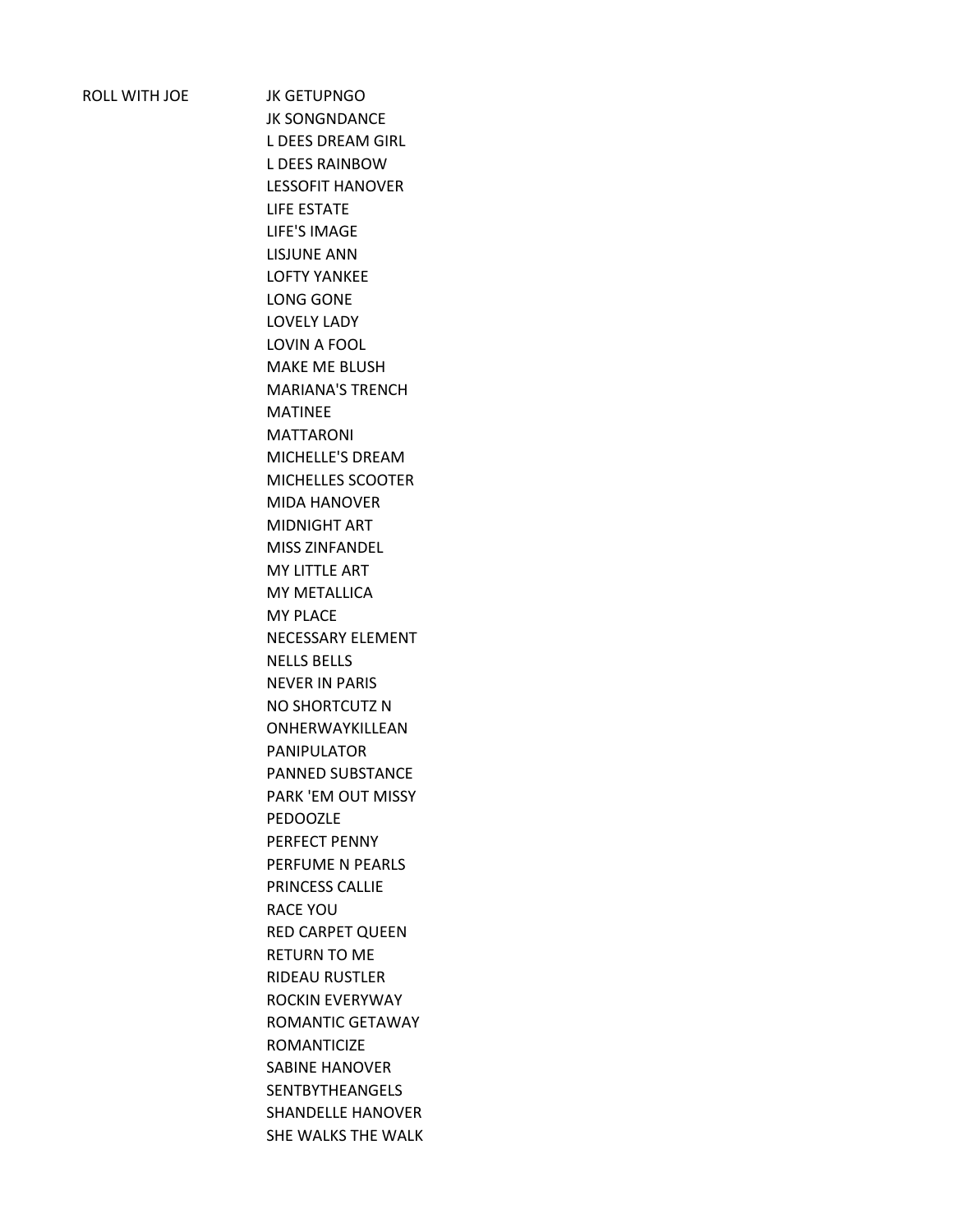| ROLL WITH JOE         | <b>SHESAPORSCHE</b>                              |
|-----------------------|--------------------------------------------------|
|                       | <b>SOFT SELL</b>                                 |
|                       | SONGFLOWER HANOVER                               |
|                       | SOUNDS LIKE A PLAN                               |
|                       | <b>SPACIE JESSIE</b>                             |
|                       | <b>SPRIG HANOVER</b>                             |
|                       | <b>SUGAR SUGAR</b>                               |
|                       | <b>TEAR DROP</b>                                 |
|                       | <b>TOOMUCHFUNWITHU</b>                           |
|                       | <b>TRIPLE WIRE</b>                               |
|                       | <b>TROPIC'S BEACHGIRL</b>                        |
|                       | TWIN B DIVA                                      |
|                       | <b>TWO STEPPIN' SALLY</b>                        |
|                       | <b>VANITE SEMALU</b>                             |
|                       | <b>VERO BEACH</b>                                |
|                       | <b>VFRVF</b>                                     |
|                       | <b>WEEPING WANABE</b>                            |
|                       | <b>WESTERN DAY BREAK</b>                         |
|                       | <b>WESTERN SCORCH</b>                            |
|                       | <b>WESTERN SEDUCTION</b>                         |
|                       | <b>WESTERN TOP CAT</b>                           |
|                       |                                                  |
|                       | <b>WHAT FOOLS BELIEVE</b><br><b>WINBAK BUNNY</b> |
|                       | WISH ALL YOU WANT                                |
|                       |                                                  |
|                       | <b>WORLD ORDER</b>                               |
|                       | YOU DON'T KNOW ME                                |
|                       | YOUCANCOUNTONME                                  |
| <b>SAN GIMIGNANO</b>  | <b>EVERYONE'S WAITING</b>                        |
|                       | POWNAL                                           |
| <b>SAND VIC</b>       | <b>BILLIE JEAN MAC</b>                           |
|                       | <b>BOBBI JO'S EX</b>                             |
|                       | <b>CATCH SOME ZS</b>                             |
|                       | <b>COMMAND A BUCK</b>                            |
|                       | <b>GO NATURAL</b>                                |
|                       | <b>JUSTINE COLLEEN</b>                           |
|                       | <b>MADAM STACEY</b>                              |
|                       | <b>MINKS GLORY</b>                               |
|                       | <b>MYSTIC HILL</b>                               |
|                       | <b>OVERNIGHT RAIL</b>                            |
|                       | <b>RESSIE</b>                                    |
|                       | SAVANNAH MONTANA                                 |
|                       | <b>SPAWNING</b>                                  |
|                       | <b>WINBAK FLAME</b>                              |
| <b>SPEEDY ROLL ON</b> | <b>FLOWER SONG</b>                               |
|                       | NICKI'S SISTER                                   |
|                       | <b>SPEEDY BIG GIRL</b>                           |
|                       | SPEEDY BIG SPOT                                  |